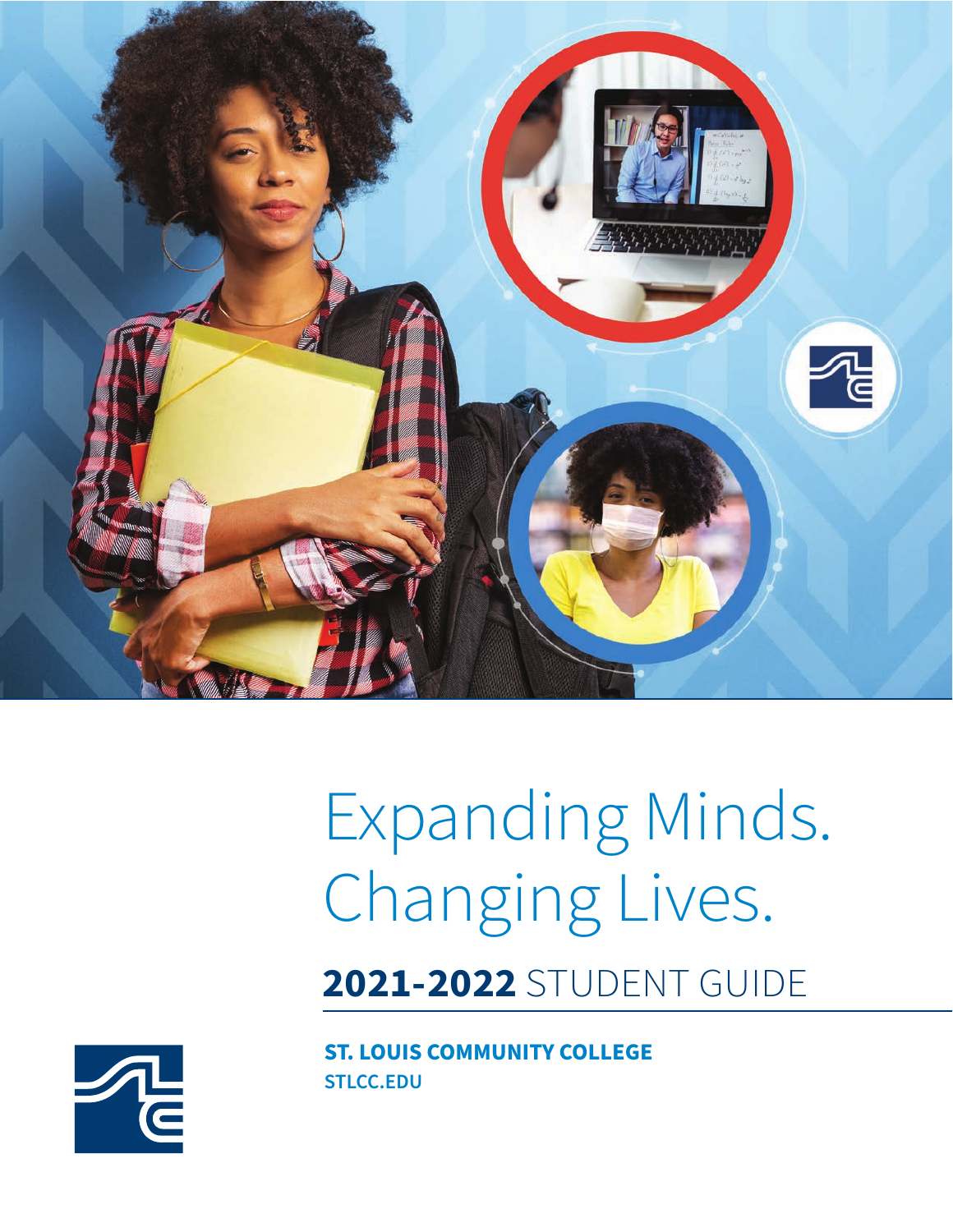# STLCC Student Guide | 2021-2022

### **Contents**

| Academic Advising and                        |           |
|----------------------------------------------|-----------|
| Career Development                           | 6         |
| Access Office/Disability Support Services 13 |           |
| Archer Orientation                           | 7         |
| Bookstores                                   | 12        |
| <b>Calendars and Deadlines</b>               | $2 - 3$   |
| Changes to Schedule                          | 8         |
| <b>College Costs</b>                         | 9         |
| Contact Information                          | 18-19     |
| Financial Aid                                | 11        |
| General Information                          | $13 - 15$ |
| <b>Get Connected</b>                         | 4         |
| <b>Payment Options</b>                       | 10        |
| Programs                                     | 16        |
| Refunds                                      | 12        |
| <b>Register for Classes</b>                  | 8         |
| <b>STLCC Alerts</b>                          | 15        |
| Student ID/STLCC OneCard                     | 4         |
| <b>Placement Test</b>                        | 5         |

# **STLCC**



As a currently enrolled student, you have the right to know about campus policies and procedures and the expected code of conduct at STLCC. This information is available online at stlcc.edu/Need2Know

#### **Topics include:**

| <b>Accommodations for Students</b><br>with Disabilities |
|---------------------------------------------------------|
| <b>Campus Crime Report</b>                              |
| <b>Classroom Behavior</b>                               |
| <b>Closing Procedures</b>                               |
| <b>Communicable Diseases</b>                            |
| <b>Computer Systems and Network Use</b>                 |
| <b>Confidentiality of Student Records</b>               |
| <b>Copyright Statement</b>                              |
| <b>Drug Abuse Prevention</b>                            |
| <b>Enrollment Reports</b>                               |
|                                                         |

| <b>Equity in Athletics (Title IX)</b>        |
|----------------------------------------------|
| <b>Firearms on College Property</b>          |
| <b>General Information</b>                   |
| my.stlcc.edu (Student Email)                 |
| <b>Non-Discrimination</b>                    |
| <b>Policies and Procedures</b>               |
| <b>Sexual Harassment Prevention Tutorial</b> |
| <b>Sexual Misconduct Resources</b>           |
| <b>Student Rights and Responsibilities</b>   |
| <b>Student Right to Know</b>                 |
| <b>Tobacco Free Policy</b>                   |
|                                              |

**Non-Discrimination Statement:** St. Louis Community College is committed to creating inclusive, welcoming, and respectful learning and working environments focused on the needs of our diverse communities. The College does not discriminate on the basis of race, color, national origin, ancestry, religion, sex, pregnancy, sexual orientation, gender identity, gender expression, age, disability, protected veteran status, and any other status protected by applicable state or federal law. The College's nondiscrimination policies apply to any phase of its employment process, any phase of its admission, or financial aid programs, and all of its educational programs or activities. For information or concerns related to discrimination or sexual harassment, contact Mary Zabriskie, district director for equity compliance, 314-539-5345.

### Summer 2021 Calendar

**March 22 •** Summer and Fall 2021 Priority Registration begins for current students.

**March 29 •** Summer and Fall 2021 Registration (web and on-campus) opens at 8 a.m. Central

**April 1 •** Board of Trustees Scholarship application priority deadline for summer

**April 5 •** First day to sign up for the automatic payment plan

**April 30 •** Financial aid deadline for priority awarding for summer term

**May 14 •** Registration begins for senior citizens using Missouri Senior Scholarship for 3-week and 11-week classes

#### **May 15 • Payment due**+

**May 17 •** Web registration for Summer Session I: 3-week and 11-week classes ends (2 p.m.)

**May 17 •** Summer Session I Classes Dropped for Non-Payment (3-week and 11-week classes)\*

**May 18 • Summer Session I: 3-week and 11 week classes begin**

- **May 28 •** Withdrawal deadline for 3-week classes
- **May 31 •** Memorial Day (College closed)

**June 4 •** Registration begins for senior citizens using Missouri Senior Scholarship for 6-week and 8-week classes

**June 4 •** Last day to submit a financial aid appeal for summer term

**June 6 •** Grades due for 3-week classes

**June 7 •** Web registration for Summer Session II: 6-week and 8-week classes ends (2 p.m.)

**June 7** • Summer Session II Classes Dropped for Non-Payment (6-week and 8-week classes)\*

**June 7 • Summer Session II: 6-week and 8-week classes begin**

**June 20** • Graduation application priority deadline

**June 25 •** Final day to submit required financial aid documentation for summer term

**July 2 •** Summer Break (no classes)

**July 4 •** Independence Day holiday (College closed)

**July 5 •** Independence Day holiday observed (College closed)

**July 9 •** Withdrawal deadline for 6-week classes

**July 16 •** Withdrawal deadline for 8-week and 11-week classes

**August 1 •** Last day of summer term

**August 2 •** Grades due

**August 5 •** Official degree conferral date

+ Students may register for classes after the payment deadline; however, payment or a payment arrangement is due, in full, upon registration. \* Students who register and fail to meet the payment deadline risk having their registration canceled (classes dropped for non-payment).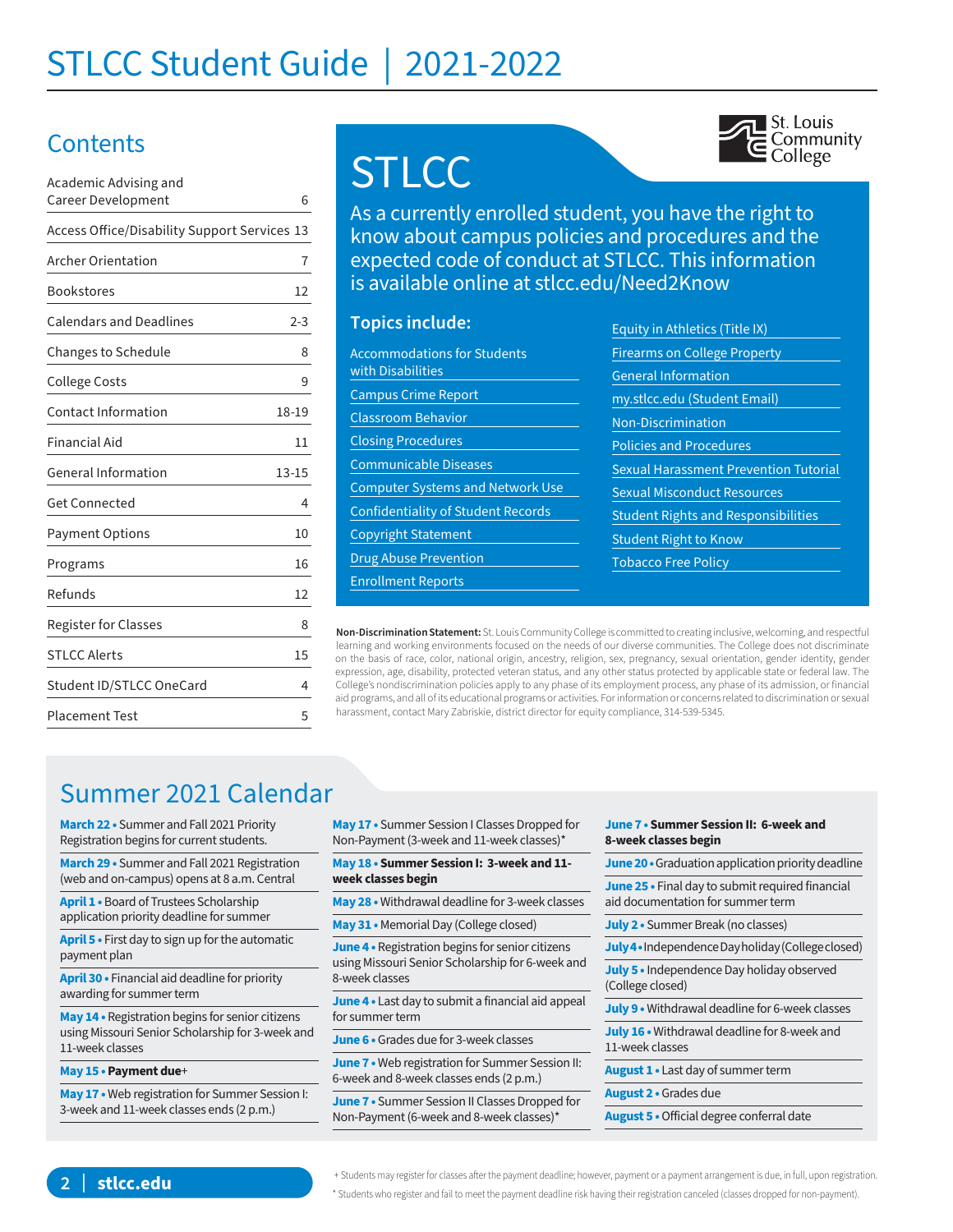### Fall 2021 Calendar

**February 1 •** FAFSA completion priority deadline for state and campus-based aid

**March 22 •** Summer and Fall 2021 Priority Registration begins for current students.

**March 29 •** Summer and Fall 2021 Registration (web and on-campus) opens at 8 a.m. Central

**April 1 •** Board of Trustees Scholarship application priority deadline for fall term

**April 1 •** Final FAFSA completion deadline for state aid

**April 5 •** First day to sign up for the automatic payment plan

**July 30 •** Financial aid deadline for priority awarding for fall semester

**August 7 •** Financial aid book accounts open

**August 7 • Payment due**+

**August 8 •** Classes Dropped for Non-Payment\*

**August 17 •** Last day to submit a financial aid appeal for fall semester

**August 20 •** Registration begins for senior citizens using Missouri Senior Scholarship for 16-week, and 1st 8-week classes

**August 23 • Semester begins: 16-week and 1st Half Term (8-week) classes**; web registration continues for 12-week, and 2nd Half Term (8-week) classes

**August 23 – 29 •** Add/Drop Week: 16-week classes only

#### **August 28 • Saturday classes begin**

**August 29 • Sunday classes begin**

**September 6 •** Labor Day holiday (College closed)

**September 15 •** Last day to be awarded a financial aid book account

**September 17 •** Last day to use the financial aid book account

**September 17 •** Registration begins for senior citizens using Missouri Senior Scholarship for 12-week classes

**September 20 • 12-week classes begin**

**October 1 •** Withdrawal deadline for 1st Half Term (8-week) classes

**October 1 •** Graduation application priority deadline

**October 5 •** Professional Development Day (no classes)

**October 15 •** Midterm

**October 15 •** Registration begins for senior citizens using Missouri Senior Scholarship for 2nd Half Term (8-week) classes

**October 18 •** Midterm grades due at 11:59 pm

#### **October 18 • 2nd Half Term (8-week) classes begin**

**October 18 •** Final day to submit required financial aid documentation for fall semester

**November 1 •** Board of Trustees Scholarship application priority deadline for spring

**November 19 •** Withdrawal deadline for 12-week and 16-week classes

**November 24 •** Fall Break (no classes)

**November 25-28 •** Thanksgiving holiday (College closed)

**November 26 •** Withdrawal deadline for 2nd Half Term (8-week) classes

**December 12 •** Last day of semester classes

**December 13-19 •** Final exams

**December 20 •** Grades due at 11:59 pm

**December 20 •** Winter online session begins

**December 22 •** Last day college open until Jan. 3, 2022

**December 23 •** Official degree conferral date

**January 16 •** Last day of winter classes

**January 18 •** Grades due at 11:59 pm

### Spring 2022 Calendar

**October 24 •** Spring 2022 Priority Registration opens for current students.

**November 1 •** Spring 2022 FAFSA completion priority deadline

**November 1 •** Board of Trustees Scholarship application priority deadline for spring

**November 2 •** Spring 2022 Registration (web and on-campus) opens at 8 a.m. Central

**November 8 •** First day to sign up for the automatic payment plan

**January 3 •** Financial aid book accounts open

**January 3 •** Financial aid deadline for priority awarding for spring semester

**January 8 • Payment due**+

**January 9 •** Classes Dropped for Non-Payment\*

**January 11 •** Last day to submit an appeal for financial aid for spring semester

**January 15 •** Registration begins for senior citizens using Missouri Senior Scholarships for 16-week, and 1st Half Term (8-week) classes

**January 17 •** Martin Luther King, Jr. holiday (College closed)

**January 18 • Semester begins: 16-week and 1st Half Term (8-week) classes**; web registration continues for 12-week, and 2nd Half Term (8-week) classes

**January 18-24 •** Add/Drop Week: 16-week classes only (extends to Monday due to Martin Luther King, Jr. Holiday)

**January 22 •** Saturday classes begin

**January 23 •** Sunday classes begin

**February 2 •** Last day to be awarded a financial aid book account

**February 4 •** Last day to use the financial aid book account

**February 7 • 12-week classes begin**

**February 21 •** Presidents Day (College closed)

**February 25 •** Withdrawal deadline for 1st Half Term (8-week) classes

**March 1 •** Graduation application priority deadline

**March 11 •** Midterm

**March 14 •** Midterm grades due at 11:59 pm

**March 14-20 •** Spring Break (no classes) **March 16 •** Staff Development Day (select offices closed)

**March 19 •** Registration begins for senior citizens using Missouri Senior Scholarship for 2nd Half Term (8-week) classes

**March 18-20 •** Spring Holiday (College Closed)

**March 21 • 2nd Half Term (8-week) classes begin**

**March 21 •** Final day to submit required financial aid documentation for spring semester

**March 22-28 •** Summer and Fall 2022 Priority Registration begins for current students.

**March 29 •** Summer and Fall 2022 Registration (web and on-campus) opens at 8 a.m. Central

**April 15 •** Withdrawal deadline for 16-week and 12-week classes

**April 29 •** Withdrawal deadline for 2nd Half Term (8-week) classes

**May 8 •** Last day of semester classes

**May 9-15 •** Final exams

**May 16 •** Grades due at 11:59 pm

**May 19 •** Official degree conferral date

**May 21 •** Commencement (Tentative)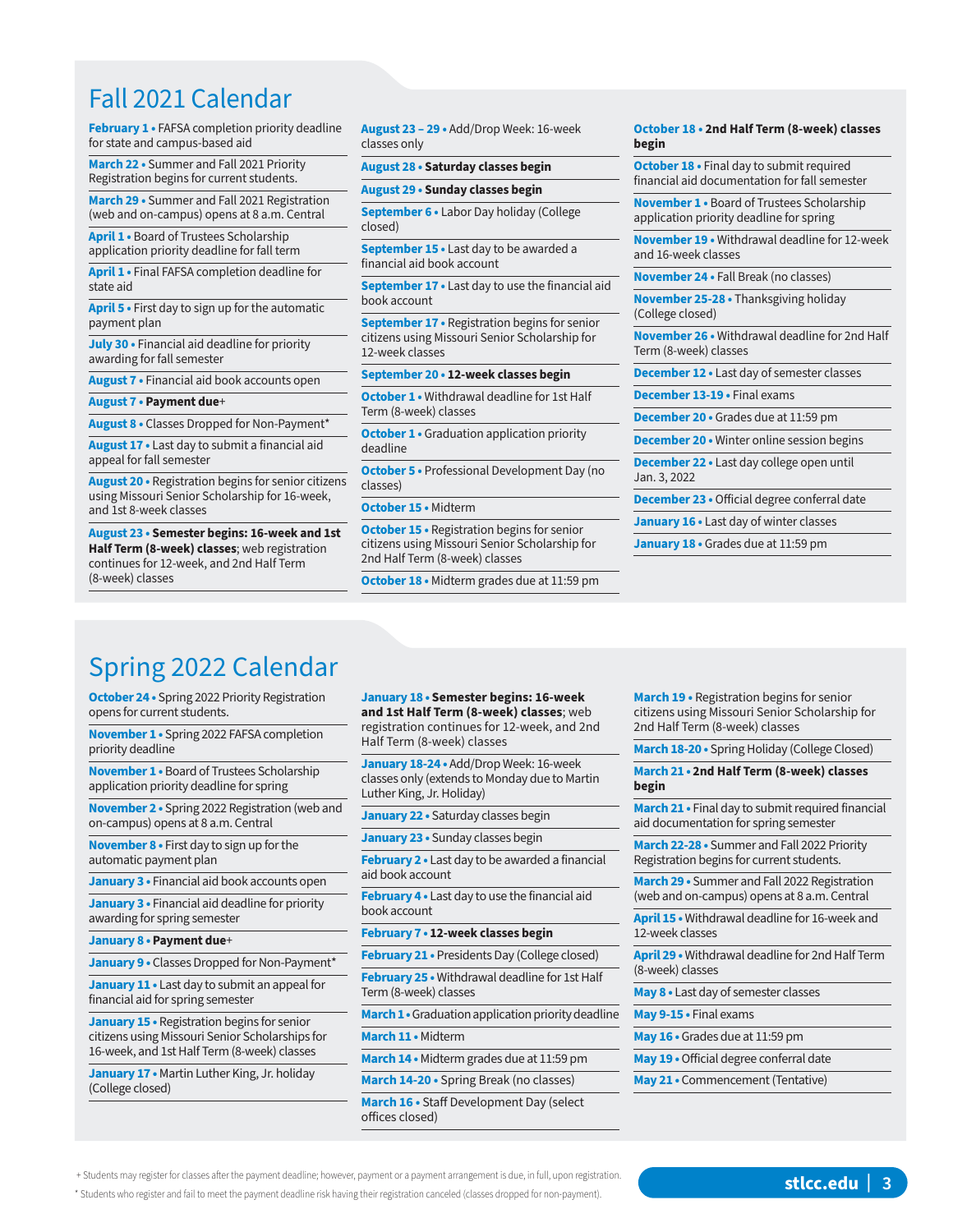### MySTLCC ID **What is a MySTLCC ID?**

Your MySTLCC ID is your username that is required to log in to services such as Banner Self-Service and Navigate.

### **Why do I need a MySTLCC ID?**

Your MySTLCC ID is typically the first letter in your first name, your last name and possibly number(s).

Example: Mark Twain's MySTLCC ID would be mtwain32

You need your MySTLCC ID to log in to Banner Self-Service and Navigate so you can view your admissions checklist, financial aid or A+, register for classes online, pay for classes, print your class schedule and view your grades.

### **How do I find out my personal MySTLCC ID?**

You will need your Student ID "A" number (looks like A01234567) listed in your admission letter and/or email.

Go to **stlcc.edu/findmyid** and enter your Student ID number, last name and date of birth.

### **What is the password for my MySTLCC ID?**

If this is the first time you are logging in, your password is your Student ID number with a # symbol at the end. Your password should look like A01234567#.

Before you can log in, you must change your password. Go to **stlcc.edu/change**  and follow the prompts.

### **Should I set up security questions?**

Yes. If you ever forget your password, your security questions will let you create a new password.

Go to **stlcc.edu/security** to create your security questions.

### Student Email **When do I get my student email account?**

Once you have been admitted to STLCC, you will be given a my.stlcc.edu student email account.

### **How do I set up my student email account?**

Visit **stlcc.edu/studentemail** to activate your my.stlcc.edu student email account.

### **Why do I need an STLCC email account?**

This account is the official way STLCC communicates with you. Check this regularly or forward it to your personal email. This email is where you will get information on:

- Financial aid status
- Registration deadlines
- E-bills and tax paperwork
- Alerts and reminders

### **What is Navigate?**

Navigate is a tool specifically for STLCC students. Navigate has been designed to help you get ready for college and access campus resources quickly and easily. It allows you to:

- Stay updated on important deadlines, events and activities
- Explore majors and careers
- Schedule appointments with advising, career development and academic success and tutoring

Once you have setup your MySTLCC ID, log in to Navigate at **stlcc.edu/navigate**

**these steps?**

### Banner Self-Service **What is Banner Self-Service?**

Banner Self-Service is the online tool that allows you to manage your personal and academic information. You will use your MySTLCC ID and password to log in.

### **When do I use Banner Self-Service?**

Log in to Banner Self-Service to:

- Review admissions checklist
- Register online
- Pay for classes
- Check grades
- Verify financial aid information
- View your account
- Receive e-bills
- Verify degree
- unofficial transcript
- enrollment verification
- Conduct a degree audit

### **How do I get to Banner Self-Service?**

Go to **stlcc.edu/selfservice** 

### **Contact the Help Desk at 314-539-5113**

### **Don't Forget Your STLCC OneCard**

**Need help with any of** 

### **Student ID - OneCard**

All students enrolled in credit courses are required to have an activated STLCC OneCard. This card is your official student ID and is required to obtain the U-Pass (see U-Pass on page 15). Students with a credit balance and due a refund should visit **STLCCOneCard. vibeaccount.com** to select a refund preference.



### **How do you get it?**

To get your card, bring your photo ID to the Campus Life office or Information Desk at any STLCC location. After requesting your card, you will have your photograph taken. Your card will be sent to your mailing address within 7 to 10 business days. Your first card is free, but replacement cards cost \$20. Visit **stlcc.edu/onecard** for more information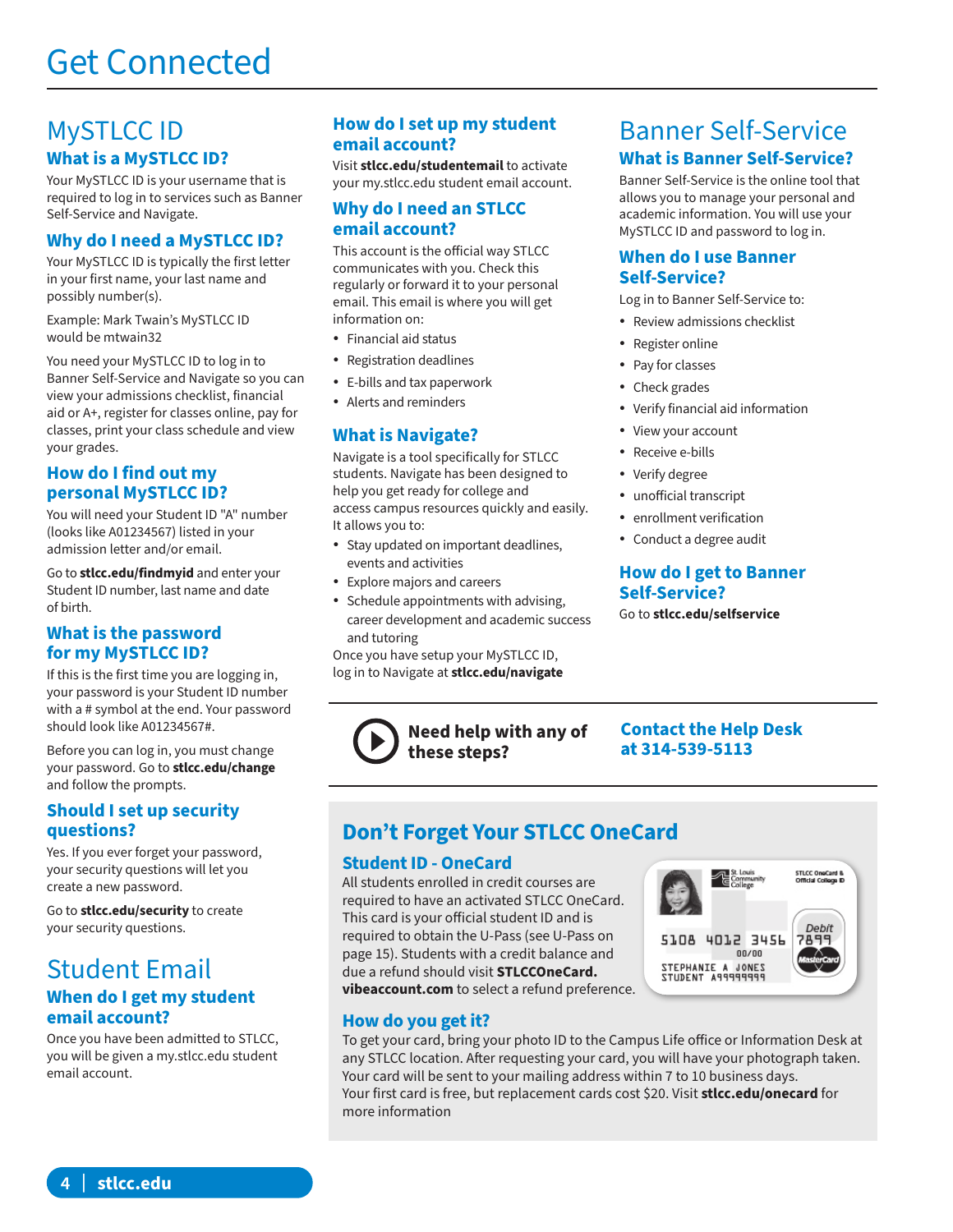### **Placement Test Purpose**

STLCC uses a computerized placement test to help identify your academic strengths and needs in mathematics, reading and writing. The results determine the courses you will be permitted to take.

### **Testing May Be Waived**

STLCC may waive the reading and/or the English portions of the placement test if you provide documentation of one of the following:

- A college transcript or grade report documenting successful completion (with a grade of C or higher) of reading, and course prerequisites.
- College credit from an accredited post-secondary institution will waive the reading test.
- An ACT score earned within the last three years:
	- A reading score of 18 or above to waive the reading test.
	- An English score of 18 or above to waive the English test.
- A high school GPA of 2.6 or higher.
- STLCC may waive the mathematics portion of the placement test if you provide documentation of one of the following:
	- A math score of 19 or above on the ACT earned within the last 3 years.

– A math score on the ACT that places the student in a math course using the online Math Placement Tool (**stlcc.edu/mathplacement**).

#### – A college transcript or grade report documenting successful completion (grade of C or higher) in course prerequisite.

### **Get Prepared**

Test preparation gives you an opportunity to become comfortable with the online placement test's content, format and mode of delivery. With preparation, you may benefit from higher course placement and avoid taking unnecessary courses. Accurate assessment is particularly important if you receive financial aid and have limited funds. Visit **stlcc.edu/ placementprep** to access practice test.

#### **How much time should I plan to take the placement test?**

The test is not timed, but you'll need about two hours to complete the placement test. Here's a success tip: you can take the test in sections. You don't have to take it all at once – giving you even more time to prepare and do your best. Bring your photo ID and your student ID "A" number.

### **Can I retake all or part of the test?**

A \$10 fee is charged for test retake sessions. Visit **stlcc.edu/ placement** for more information. All test scores remain valid up to three years.

### **Disability Accommodations**

If you need accommodations due to a disability, contact the Access office at **stlcc.edu/disability** prior to testing. You may be asked to provide documentation of your disability. For more information see page 13, or call the Access office at the campus of your choice (see pages 18-19).

### **Testing Times**

### **Florissant Valley**

- **Monday-Thursday, 8 am 7 pm**
- **Friday, 9 am 4:30 pm**

### **Forest Park**

- **Monday-Thursday, 8 am 7 pm**
- **Friday, 9 am 4:30 pm**

#### **Meramec**

- **Monday-Thursday, 8 am 7 pm**
- **Friday, 9 am 4:30 pm**

### **South County**

- **Monday-Thursday, 8 am 7 pm**
- **Friday, 9 am 4:30 pm**

### **Wildwood**

- **Monday-Thursday, 8 am 7 pm**
- **Friday, 9 am 4:30 pm**

### **William J. Harrison Education Center**

- **Monday-Thursday, 8 am 5 pm**
- **Friday, 9 am 4:30 pm**

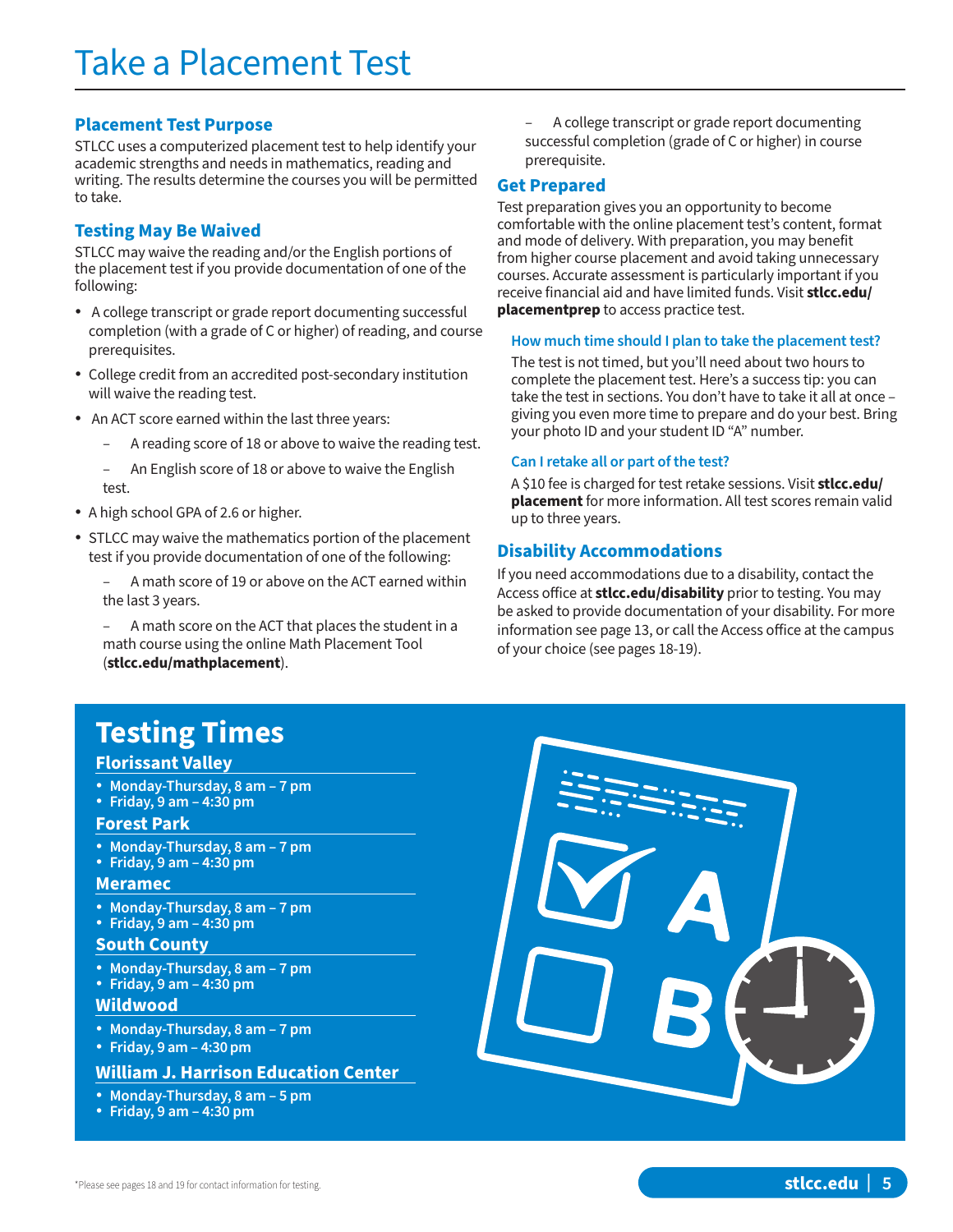### **Student Success Advisor**

You are encouraged to meet with an student success advisor while enrolled at STLCC. Student success advisors can help you with academic planning, course selection, degree requirements, schedule planning, academic policies and transfer information.

#### **The following students are required to see an student success advisor:**

- New, first-time college and dual enrollment students must meet with an student success advisor to register for their first semester of classes. Visit **stlcc.edu/advising** to schedule an appointment.
- Students receiving financial aid.
- Students applying to a selective-admissions program.
- Students on probation are required to see an student success advisor prior to registration.
- Students who do not have the appropriate prerequisite for a specific course. If you completed a course prerequisite at another college, you must provide proof in the form of a transcript, grade report, test score report, current schedule or other appropriate documentation. (For a definition of prerequisite, see page 7.)

### Visit **stlcc.edu/advising** for more information.

### **Career Development**

Career planning begins before entering college and it will continue long after you graduate. Our career specialists are available to guide you through the career development process.

Visit **stlcc.edu/careerdevelopment** for more information.





- Our team of student success advisors are here to help guide you on your **PATH**.
- Student success advisors are available at all locations – call, drop-in, make an appointment, or ask a question online at **stlcc.edu/ advising**
- We're here to help you reach your academic goals.
- Florissant Valley **314-539-5465**
- Forest Park **314-539-5465**
- Meramec
- **314-539-5465**
- Wildwood
- **314-539-5465**
- South County<br>• 314-539-5465
- **314-539-5465**
- Harrison Education Center
- **314-539-5465**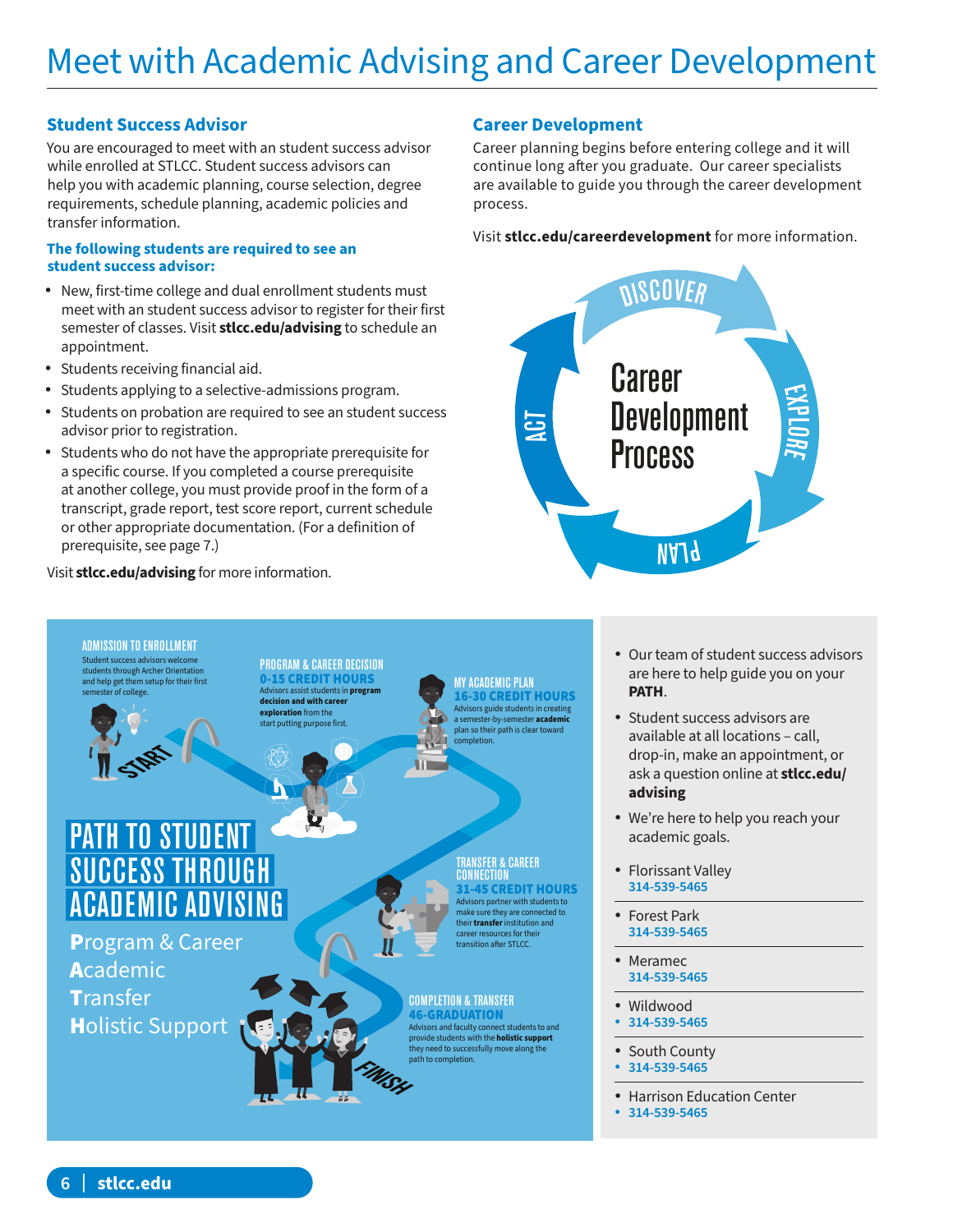# Archer Orientation

STLCC is committed to providing you with a superb college experience and this starts with Archer Orientation. Archer Orientation is designed to ease your successful transition to STLCC.

### **Complete Archer Orientation in Five Easy Steps**

- 1. Learn important information on key processes and expectations for enrollment by completing the Archer Preview video modules and quizzes in Blackboard.
- 2. Meet with an student success advisor to identify your academic pathway and select the classes you need. You must provide appropriate placement information and complete step one above before meeting with an student success advisor.
- 3. Register for classes. (see page 8)
- 4. Attend an Archer Ready event. Archer Ready events are scheduled just prior to the start of classes in the fall and spring, and are designed to introduce you to STLCC resources and services, connect you with faculty/instructors to learn about academic supports and expectations and allow you to complete services as needed (paying for college, obtaining your STLCC ID, finding classrooms,

# How to Find Classes

### **How To Look Up Classes Online**

- Go to **stlcc.edu/schedule.**
- Select a term Click the drop down to select a term.
- Select a location Check the box next to the location.
- Click on a subject To select more than one subject, hold the **CTRL** button while clicking.
- Select courses Check the box next to the course .
- Select how you would like courses displayed all sections, open only or closed only.
- Click **Display Classes.**

### **MyList**

MyList allows you to place classes in a shopping cart while searching the class schedule. You can print your MyList to use as a reference when you register.

### **Note: MyList does not register you for these classes, it only lists the classes you have selected.**

### **Waitlisting**

Waitlisting is a registration feature that allows you to "get in line" for classes that are filled. This process notifies the first student on the waitlist via their mySTLCC email when a seat opens. You have 24 hours from the time the email is sent to register for the class. If you do not register, the next student on the waitlist will be notified.

parking and transportation, etc.). Be sure to bring your Student ID number and a photo ID.

5. Participate in Archer Welcome Week, find your community and become an Archer!

Archer Orientation is available at all STLCC campuses. Visit **stlcc.edu/orientation** to get started.



Getting on a waitlist does not guarantee a seat in a class. Waitlisting a class does not count toward your student status (i.e. full-time, part-time). There is no charge to waitlist a course.

For more information, visit **stlcc.edu/waitlist**

### **Credit-Hour Limit**

You may take a maximum of 18 hours in the fall and spring semesters and 12 hours in the summer. Permission may be granted for an overload by a student success manager.

### **What is a Prerequisite?**

A prerequisite is a requirement or other condition that must be met prior to entering a course. It is your responsibility to make sure all course prerequisites are met before registering.

### **What is a Corequisite?**

A corequisite is a requirement to take two courses at the same time, and therefore you must also register for the corequisite course.

You can find the prerequisites and/or corequisites for a class by clicking on the course title while using the online schedule or in the online catalog at **catalog.stlcc.edu**

If you need more information, contact an Academic Advising office (see page 6).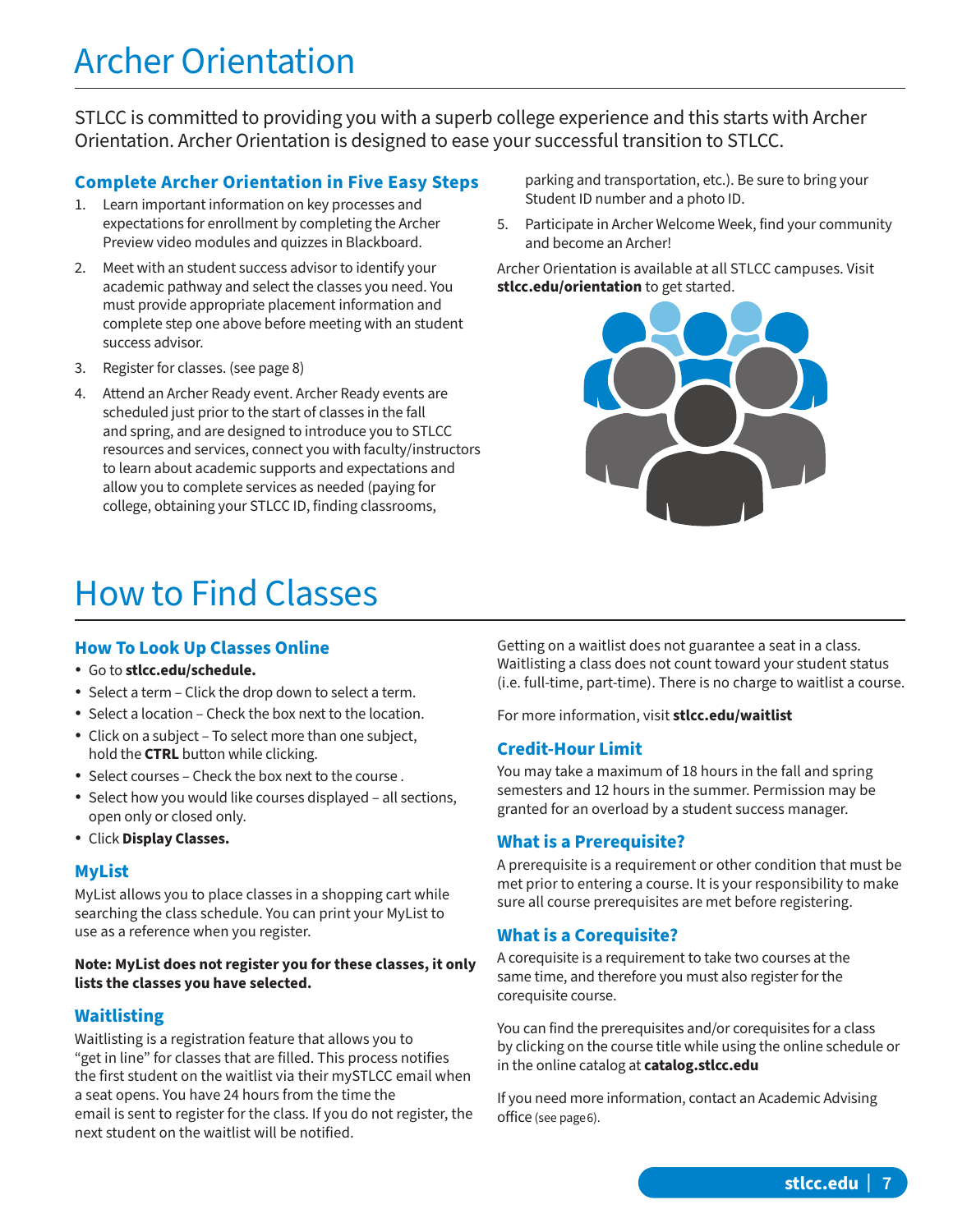# How to Register for Classes

### **New First-Time College and Dual Enrollment Students**

If you have never attended college before, you need to complete **Archer Orientation** (see page 7).

Visit **stlcc.edu/orientation** for more details.

### How to Register Online

- **→** Visit **stlcc.edu/selfservice** to register.
- **→** Click the orange **LOGIN** button and then enter your MySTLCC ID and password.
- **→** Click the **Student Services and Financial Aid** tab at the top of the page.
- **→** Click on **Registration.**
- **→** Click **Add or Drop Classes**.
- **→** Select **Credit Term** (fall, spring or summer).

### **Continuing, Returning, Transfer and Visiting Students**

Visit **stlcc.edu/register** to register online.

- **→** Type in the 5-digit **CRN codes** for your classes.
- **→** Click **Submit Changes.** Your courses should be listed under **Current Schedule**. Otherwise, it will state any errors that prevented you from registering.
- **→** Click **Fee Assessment** at bottom of webpage to review your course fees.
- **→** Click on **Student Detailed Schedule** to print and verify your class schedule.

# Making Changes to Your Schedule

You may add, drop or substitute classes during the published registration dates. If you add a class after the payment deadline, you should make payment arrangements the day the change is made. You are responsible for fees incurred for adding a class after the payment deadline. Deadlines are based on course length in weeks, not the number of class meeting periods or attendance.

To formally withdraw from a class you must complete the process via your Banner Self Service or submit an **Add/Drop/ Withdrawl form**.

"W" grades will be recorded for all course withdrawals submitted after the 100% refund period established by the College, but the withdrawal process must be completed prior to the end of the College's 12th week of classes. Classes less than a full semester in length will have different deadlines. Refer to the adjacent deadline chart. Visit **stlcc.edu/withdraw** for more information on this process.

### **Auditing Courses**

Auditing a class means you will not earn a grade or college credit for the class. Students auditing a class are subject to the same fees and requirements as regular class members.

You may change from audit to credit status or credit to audit status only during the refund period (see page 12).

If you register online, you must switch from credit to audit in person at the Admissions office during the same refund period.

### **Withdrawal Deadlines**

| <u>Class Length</u>           | <u>Withdrawal By</u> |
|-------------------------------|----------------------|
|                               |                      |
|                               |                      |
| 13 weeks  Friday of 10th week |                      |
| 12 weeks  Friday of 9th week  |                      |
| 11 weeks  Friday of 9th week  |                      |
|                               |                      |
| 9 weeks  Friday of 7th week   |                      |
| 8 weeks  Friday of 6th week   |                      |
| 7 weeks  Friday of 6th week   |                      |
|                               |                      |
| 5 weeks  Friday of 4th week   |                      |
|                               |                      |
|                               |                      |
|                               |                      |
|                               |                      |

### **Drop for Nonattendance**

If you have registered for a course and are listed on the official class roster and fail to attend that class within the first two weeks, you will be dropped from the course.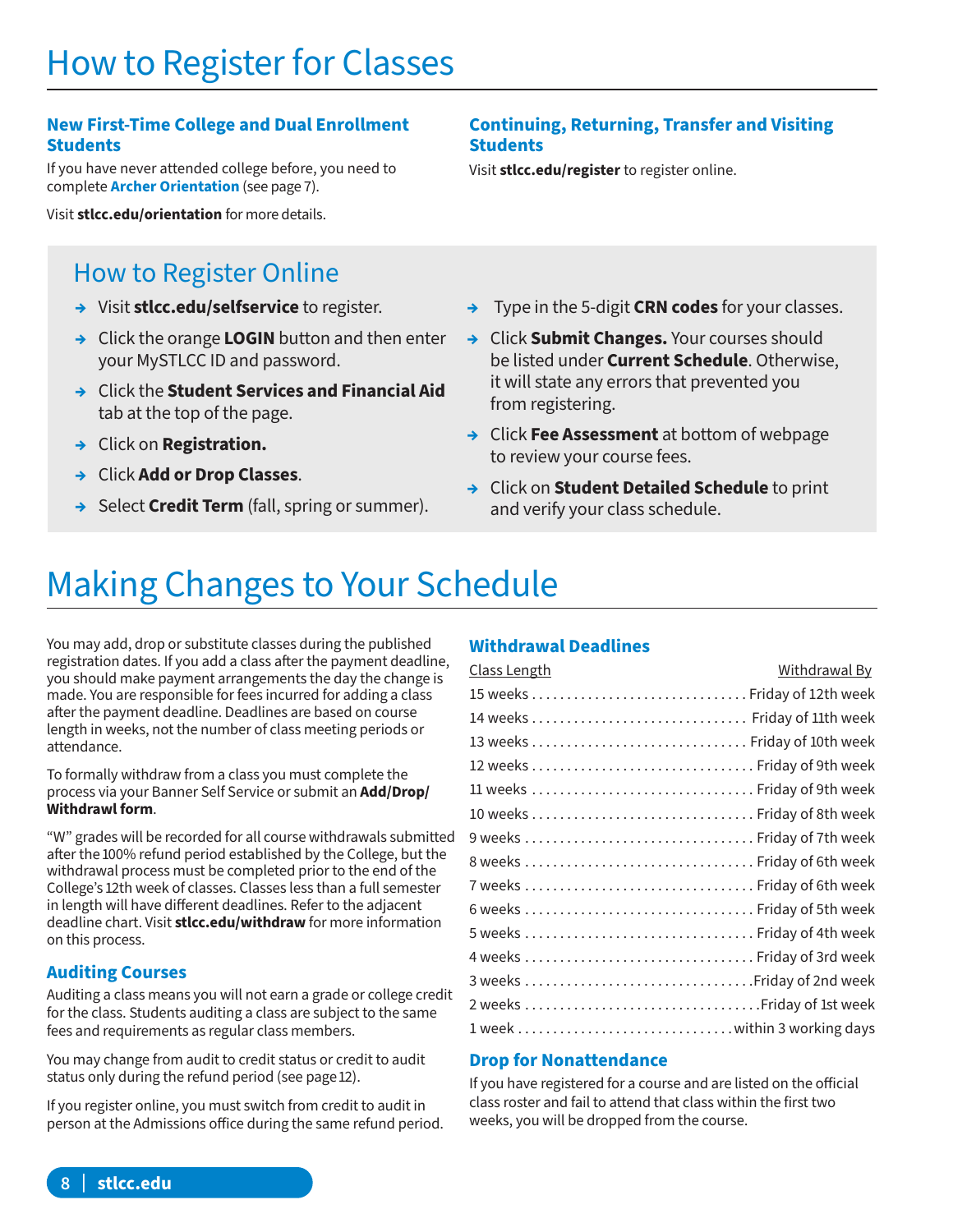# College Costs

### **Fees Per Credit Hour**

Visit **stlcc.edu/fees** for the current list of tuition and fees. These fees are subject to change without notice.

Books, materials or special equipment required for classes are at the expense of the student.

### **Who Qualifies as a District Resident?**

You are a district resident if you live in:

- St. Louis City or County.
- Portions of Franklin and Jefferson counties which are part of the Meramec Valley R-3 and Rockwood school districts.

Proof of residency must be provided prior to the start of the term for which you are enrolled. Visit **stlcc.edu/fees** for more information about residency.

### **Returned Check Fee**

If a check is returned for insufficient funds, a \$25 fee will be assessed along with the original balance. A financial hold will be placed against your record, and you may be dropped from class until this debt has been cleared.

### **Are Fees Reduced for Senior Citizens?**

Students 60 years or older who are residents of the St. Louis Community College district may enroll in most credit courses at a 50% reduction of the usual fees. Reduction must be applied for at time of registration. Students must present proof of age and residency.

### **Midwest Student Exchange Program**

St. Louis Community College has partnered with the Midwest Student Exchange Program (MSEP) to offer Illinois, Indiana, Kansas, Minnesota, Nebraska, North Dakota and Wisconsin residents in-state (Other Missouri Resident) tuition rates.

Your residency automatically qualifies you for in-state (Other Missouri Resident) tuition if you live in Illinois, Indiana, Kansas, Minnesota, Nebraska, North Dakota or Wisconsin. Visit **stlcc. edu/msep** for more information.

### **Missouri Senior Scholarship**

Missouri senior citizens 65 years and older may audit credit courses on a space-available basis under these guidelines:

- Must pay a \$15 non-refundable registration fee.
- Must pay all other costs, such as materials, books and supplies.
- Request to enroll for an audit grade (no credit) must be done in person at an Admissions and Enrollment Services office.
- May not receive a refund for a paid course in order to enroll for a free space in the same course.
- Registration begins the Friday before classes begin. If STLCC is closed on Friday, then registration will occur the Thursday before classes begin.
- Must present proof of age and residency.

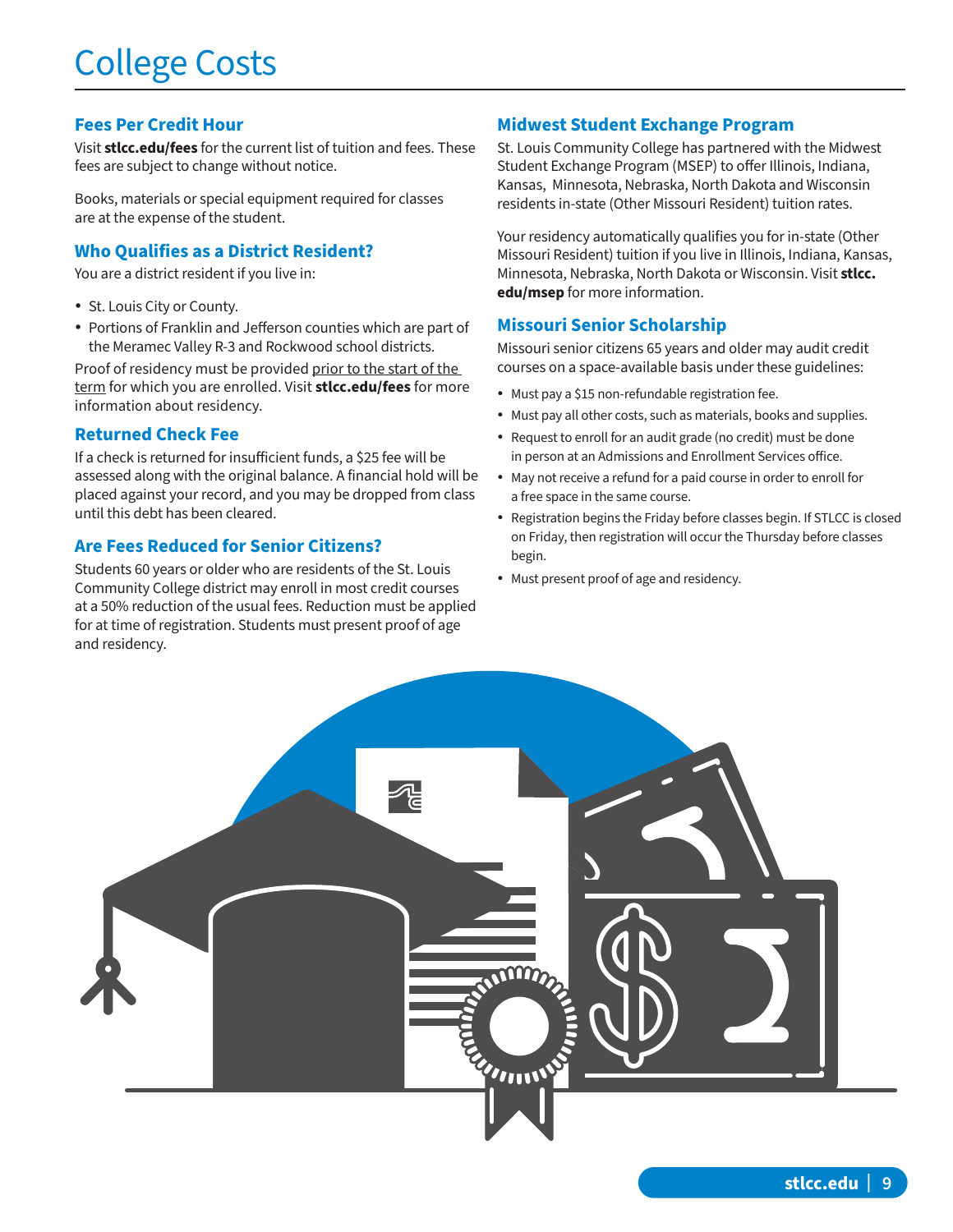# Paying for College

### **Methods of Payment**

Fees may be paid by cash, check, money order, debit card (with a Discover, MasterCard or Visa logo), credit card (American Express, Discover, Visa or MasterCard) or financial aid (by previous arrangement).

Online payments are accepted when using a debit card or one of the credit cards mentioned above, or Automatic Clearing House (ACH) payments using checking or savings account information. All checks will be converted to an electronic ACH transaction whether the payment was made in person, mailed or made online. Visit **stlcc.edu/cashier** for each campus location and mailing address.

### **Payment Options:**

- Visit **stlcc.edu/selfservice** to pay using a credit/debit card or ACH using checking/savings account.
- In person at a Cashier's office.
- Through the U.S. Postal Service. Mail to the Cashier's office.
- By calling the Cashier's office and using your credit/debit card.
- By enrolling in the Nelnet Business Solutions (NBS) Payment Plan. After registration, visit **stlcc.edu/paymentplan** to enroll.
- NBS is a simple, secure and easy way to spread yourmaintenance fees (tuition) over a period of time.

The plan offers easy online enrollment and flexible payment options. The sooner you sign up, the more months you have to pay. No interest or finance charges are assessed. To participate in this interest-free automatic payment plan, you must pay a \$21 per semester non-refundable fee.

### **Payment Deadlines for Full-term Classes**

|  |  | Summer 2021  May 15, 2021    |
|--|--|------------------------------|
|  |  |                              |
|  |  | Spring 2022  January 8, 2022 |

If you are receiving financial aid, see page 11.

### **Payment Responsibilities**

As an STLCC student, you are responsible for paying all college fees. Your registration is not complete until payment arrangements are made.

If you complete your financial aid file after the deadline, you must make payment arrangements by the payment deadline to ensure that classes are not dropped. Visit **stlcc.edu/selfservice** to enroll in the NBS payment plan.

If you register for a class and decide not to attend, you must officially withdraw from the class within the refund deadlines. Otherwise, you may be responsible for a portion of the course fees. If you have questions about withdrawing from a class, contact Admissions and Enrollment Services (see pages 18 and 19).

If you have an outstanding balance due for maintenance fees, you will not be able to register for future classes or obtain a transcript or diploma.

### **Drop for Nonpayment**

You may be dropped from your courses unless a payment arrangement is made by the payment due date or you have enrolled in the payment plan. Visit **stlcc.edu/cashier** or the campus cashier's office if you have a fee payment concern.

## **You don't have to pay all your tuition up front.**

### **Check Out STLCC's Automatic Payment Plan.**

The NBS Payment Plan is not a loan program – it's a service that automatically deducts your tuition from your bank account or credit card.

### **stlcc.edu/paymentplan**



### **Cost to Participate**

• \$21 per semester non-refundable enrollment fee.

### **Advantages**

- No interest or finance charges assessed and no credit check.
- Flexible payment options the sooner you sign up, the more months you have to pay.

### **Payment Plan Enrollment Opens**

- **Summer 2021 April 5, 2021**
- **Fall 2021 April 5, 2021**
- **Spring 2022 November 8, 2021**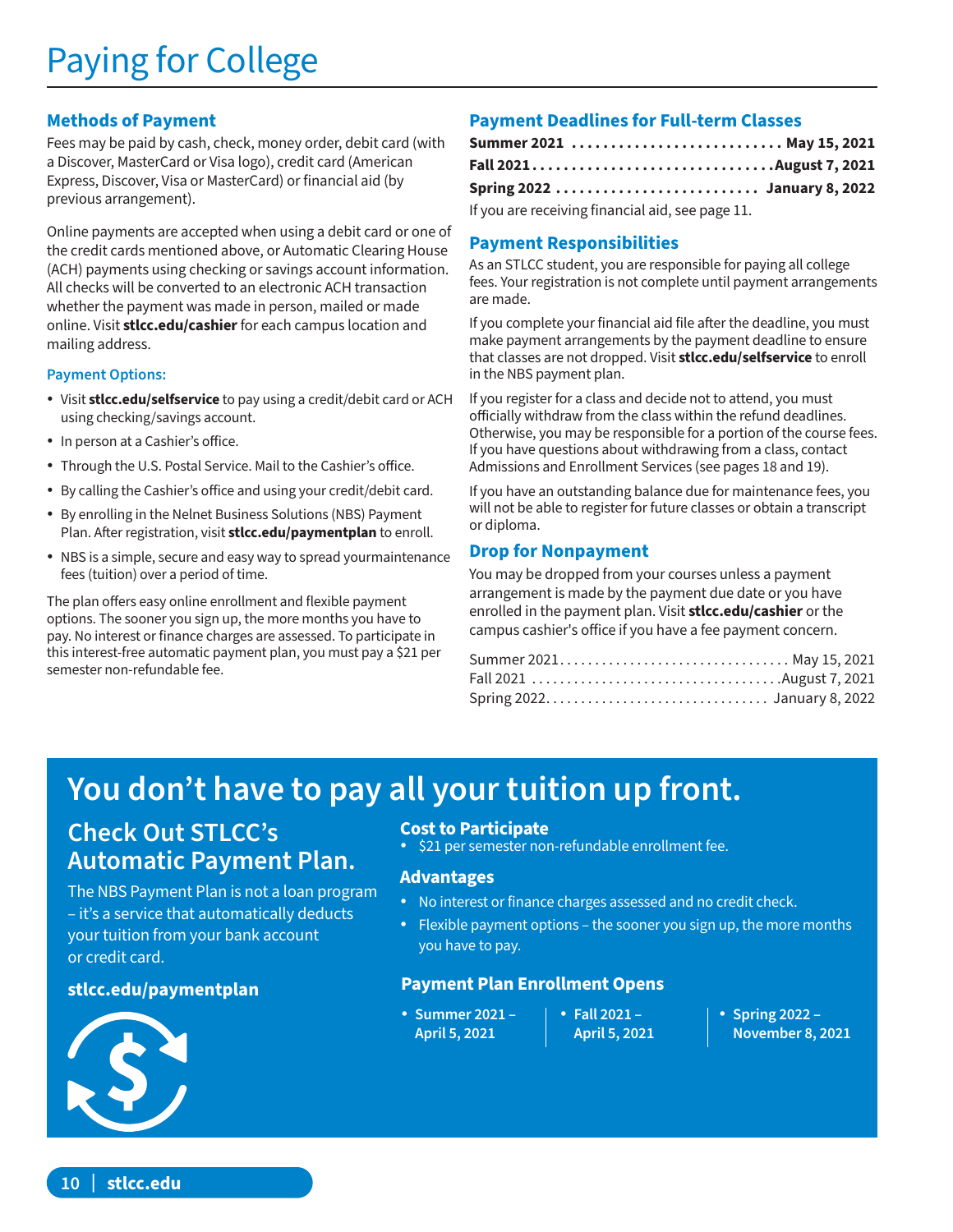# Financial Aid

# Apply Early For Financial Aid

### **Financial Aid Process**

Need help paying for college? If so, you are encouraged to complete the Free Application for Student Financial Aid (FAFSA) as soon as possible after October 1 using your previous year's tax information.

You must be admitted to STLCC with degree-seeking status to receive financial aid. This includes submitting transcripts from high school, GED and/or all colleges previously attended, and completing

# $HAYS$

### **You Can Afford College**

### **It all starts with the FAFSA. stlcc.edu/financialaid**

The FAFSA—the Free Application for Federal Student Aid—is the application to determine eligibility for federal, state and college-sponsored financial aid, including grants, educational loans and work-study programs.

You can fill out the FAFSA on the web at **fafsa.gov** or request a paper application by calling 1-800-4-FED-AID (1-800-433-3243). When filling out the FAFSA, use the **St. Louis Community College school code 002469.**

### Financial Aid Disbursement

**Book Accounts:** If you are eligible for a Federal Pell Grant or Direct Student Loan refund, you will be issued an STLCC Book Account. Once your financial aid award is complete, a book account will be authorized and a notification will be sent to your my.stlcc.edu student e-mail account. (Be sure it is activated.)

The authorized amount for books will appear in your Banner Self-Service personal account after **Aug. 9 for fall 2021** semester, and **Jan. 3 for spring 2022** semester.

If you are eligible for financial aid, your final award will be based on the number of fundable hours in the degree program which you are registered in at the end of the third week of the semester. Aid will be applied to your account based on the number of classes you have been reported attending. If you are not reported attending all of your

Federal Pell Grant and Direct Loan funds will begin to be applied student accounts based on reported attendance. Federal Pell Grants and Direct Loan refunds will begin to be relea students' STLCC OneCard based on reported attendance.

placement test requirements. Submit official college transcripts to the Registrar's office.

After completing your FAFSA, visit **stlcc.edu/selfservice** to check the status of your financial aid application.

Visit **stlcc.edu/financialaid** for information about financial aid, scholarships, federal grants, loans, work study and Missouri state programs.

### **Financial Aid Priority Deadlines**

### **February 1, 2021**

**→** FAFSA filing date for state grant programs.

### **April 1, 2021**

**→** Board of Trustees Scholarship application priority deadline for summer session and fall semester.

### **April 30, 2021**

**→** All financial aid paperwork must be complete to guarantee disbursement of funds by the first day of summer session.

### **July 30, 2021**

**→** All financial aid paperwork must be complete to guarantee disbursement of funds by the first day of fall semester.

### **November 1, 2021**

- **→** STLCC's priority FAFSA deadline for spring semester.
- **→** Board of Trustees Scholarship application priority deadline for spring semester.

### **January 3, 2022**

**→** All financial aid paperwork must be complete to guarantee disbursement of funds by the first day of spring semester.

registered classes, then your financial aid award will be adjusted accordingly. You will owe for classes that you have not attended and failed to withdraw from in a timely manner.

If you are attending classes with various start dates, the first disbursement will be made based on the earliest date of documented attendance. Loans will not be released until you have been reported as attending at least six hours.

|         | <b>Fall 2021</b>                 | <b>Classes Beginning</b> | <b>Classes Beginning</b><br><b>Spring 2022</b> |                |  |
|---------|----------------------------------|--------------------------|------------------------------------------------|----------------|--|
| r       | Aug. 23 and/or<br>Sept. 20, 2021 | Oct. 18, 2021            | Jan. 18 and/or<br>Feb. 7, 2022                 | March 21, 2022 |  |
| d to    | Sept. 14, 2021                   | Oct. 19, 2021            | Feb. 8, 2022                                   | March 22, 2022 |  |
| ased to | Sept. 24, 2021                   | Oct. 22, 2021            | Feb. 18, 2022                                  | March 25, 2022 |  |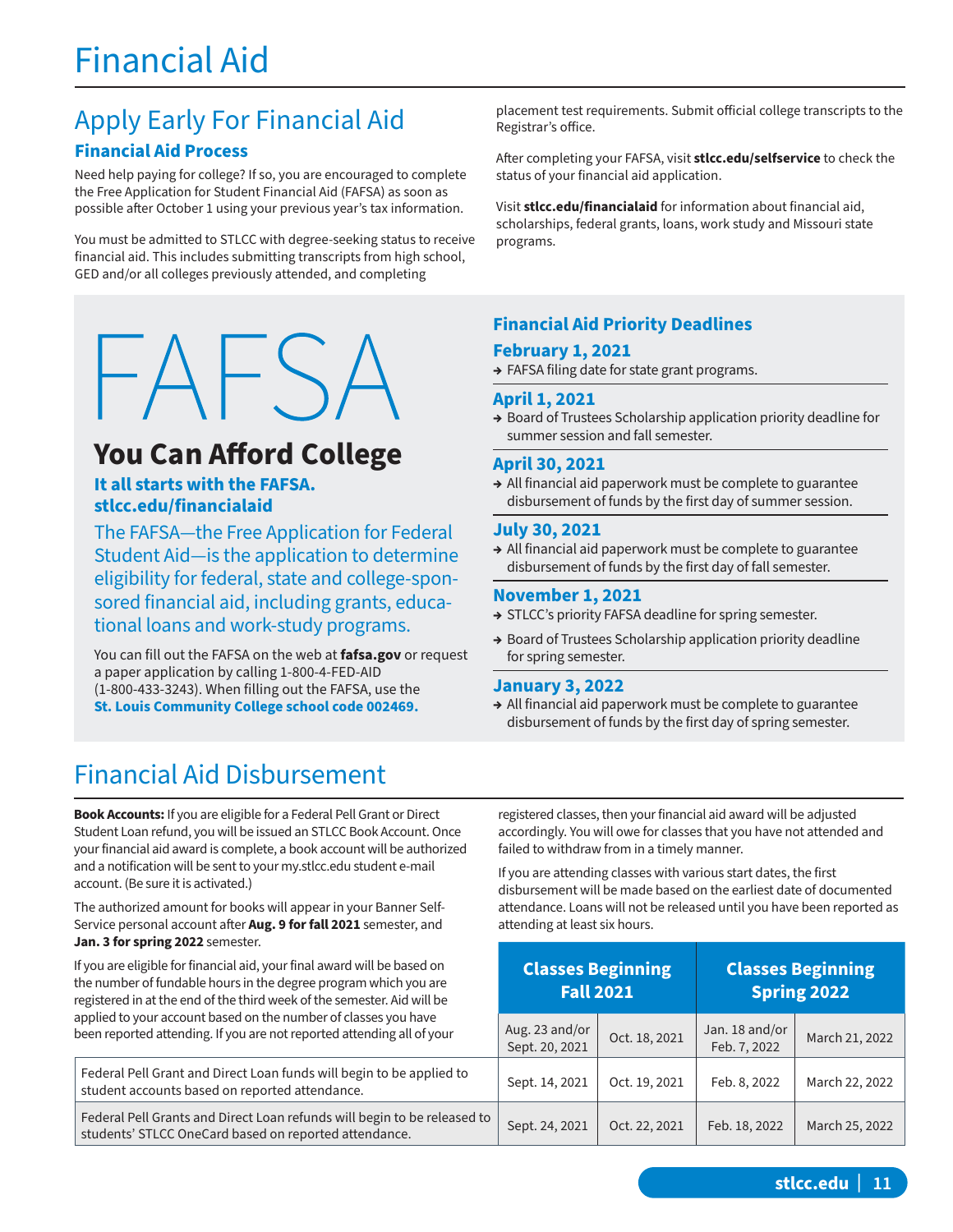# Refunds

If you withdraw from a course prior to or during the early part of the semester, you may be eligible for a refund of fees based on the following schedule:

| For full-semester classes: | <b>Fall 2021</b>   | Spring 2022      |
|----------------------------|--------------------|------------------|
| 100% refund                | Aug. 27            | Jan. 23          |
| 80% refund                 | Sept. 3            | Jan. 28          |
| 50% refund                 | Sept. 10           | Feb. 4           |
| 0% refund                  | Sept. 11 and after | Feb. 5 and after |

#### **For summer 2021 and flex-schedule classes:**

A 100 percent refund will be issued through the end of the week before class begins. All weeks end on a Friday.

| Length of course | 80% refund<br>before the end of the | 50% refund<br>before the end of the |
|------------------|-------------------------------------|-------------------------------------|
| 16 week session  | 2nd week of session                 | 3rd week of session                 |
| 15 week session  | 1st week of session                 | 3rd week of session                 |
| 14 week session  | 1st week of session                 | 3rd week of session                 |
| 13 week session  | 1st week of session                 | 3rd week of session                 |
| 12 week session  | 1st week of session                 | 3rd week of session                 |
| 11 week session  | 1st week of session                 | 2nd week of session                 |
| 10 week session  | 1st week of session                 | 2nd week of session                 |
| 9 week session   | 1st week of session                 | 2nd week of session                 |
| 8 week session   | 4th day of session                  | 2nd week of session                 |
| 7 week session   | 3rd day of session                  | 1st week of session                 |
| 6 week session   | 3rd day of session                  | 1st week of session                 |
| 5 week session   | 2nd day of session                  | 1st week of session                 |
| 4 week session   | 2nd day of session                  | 1st week of session                 |
| 3 week session   | 1st day of session                  | 3rd day of session                  |
| 2 week session   | 1st day of session                  | 2nd day of session                  |
| 1 week session   | 1st day of session                  | None                                |

Refunds are normally processed within three weeks. If you have an outstanding debt with the College, a refund will be applied to that debt.

### **Federal Financial Aid (Title IV) Recipients**

Title IV of the Federal Higher Education Act (HEA) requires that students who receive federal grants (Federal Pell Grant, Federal Supplemental Educational Opportunity Grant) and federal loans repay some of their federal financial aid if they do not attend class through 60% of the term. Most students who do not attend at least one class through the 60% point of the term will owe some of their Title IV aid back to the U.S. Department of Education. Visit **stlcc.edu/financialaid** to learn more about the return of unearned Title IV funds as required by HEA Title IV law and regulations.

### **Medical Withdrawals**

If you withdraw from all classes for medical reasons during the affected semester, you may receive a pro-rated refund when acceptable evidence of the necessity to withdraw (verified by your physician) is presented.

### **Active Duty Military Service**

A refund for classes in progress will be issued to students forced to withdraw as a result of being called to active duty military service.

It is the responsibility of the student to complete withdrawal procedures and submit a copy of military orders during the affected semester.

For more information visit **stlcc.edu/veterans** on withdrawals and the College's policy concerning veterans.

# **Purchase your textbooks online at stlcc.edu!**

- Our STLCC Bookstores offer you the option of ordering your books and having them ready to pick up at the bookstore or having them shipped directly to you.
- Books for Summer 2021 go on sale **May 1, 2021**
- Books for Fall 2021 go on sale **August 9, 2021**
- Books for Spring 2022 go on sale **January 3, 2022**
- The bookstores offer textbooks, merchandise and services to support your educational needs. They also carry a wide variety of STLCC apparel, gifts, computers, software and general school supplies.

| <b>Florissant Valley Bookstore</b> |                                |  |  |  |
|------------------------------------|--------------------------------|--|--|--|
| 314-513-4304                       | Student Center (SC-100)        |  |  |  |
| <b>Forest Park Bookstore</b>       |                                |  |  |  |
| 314-951-9893                       | <b>Student Center (SC-112)</b> |  |  |  |
|                                    | <b>Meramec Bookstore</b>       |  |  |  |
|                                    |                                |  |  |  |
| 314-984-7660                       | <b>Student Center (SC-140)</b> |  |  |  |
| <b>Wildwood Bookstore</b>          |                                |  |  |  |

**The campus bookstores are owned and operated by STLCC.** 

**Visit stlcc.edu/bookstores for hours of operation. Book buyback is offered at the end of each term.**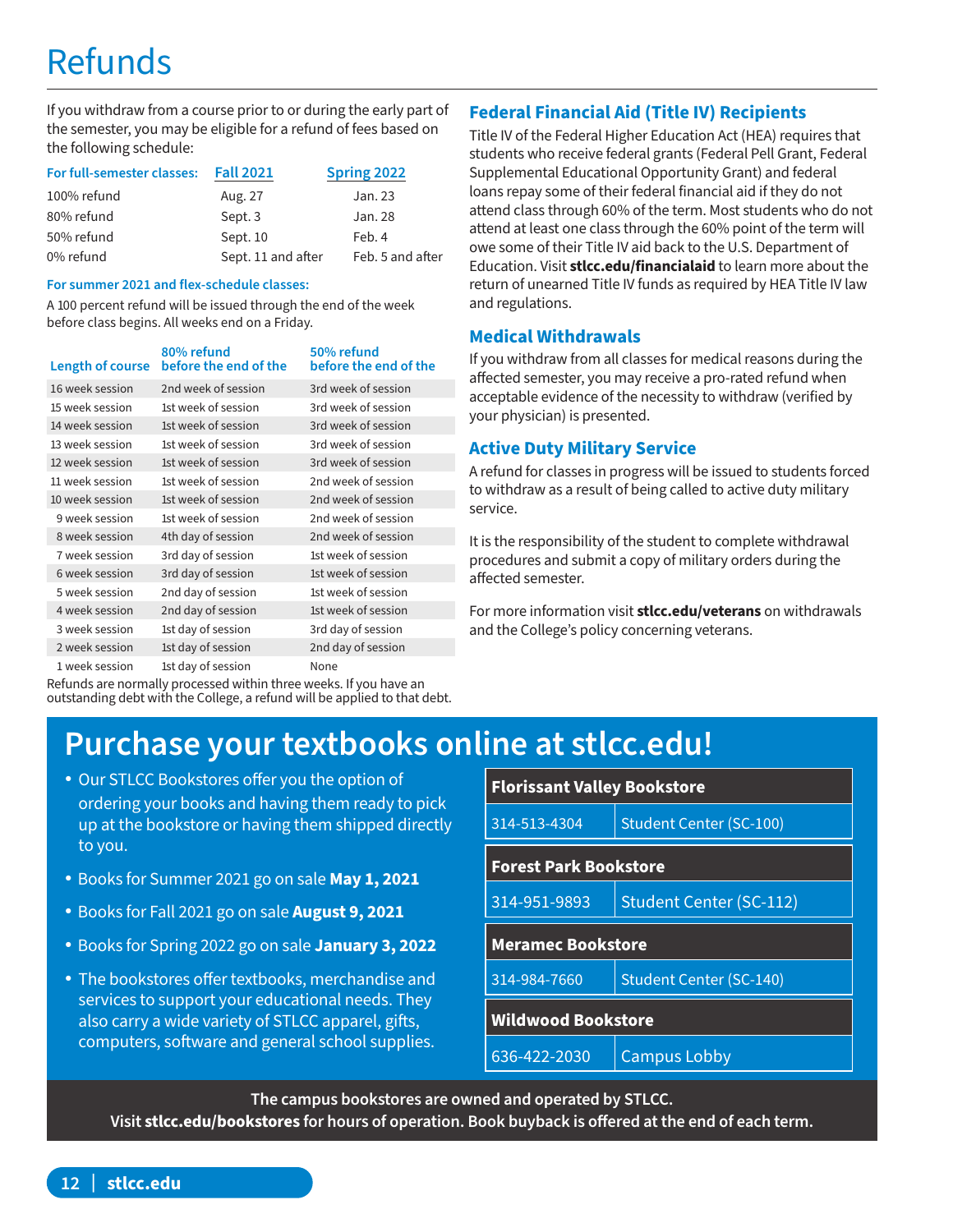### **Academic Support**

Peer and/or professional tutoring is available on all four campuses for various subjects. The Writing Centers on each campus also have fully-trained staff members available to critique papers, offer grammar assistance, assist with research and answer questions. Visit **stlcc.edu/academicsupport** for more information.

### **Access Office – disAbility Support Services**

Support services for students with disabilities are available through campus Access offices. These services include: coordination of academic accommodations and support services, consultation with faculty and staff regarding accommodation needs as well as help with connecting to community professionals and agencies.

To qualify for services, complete the online Application for Services and contact the Access office on the campus where you plan to attend (online students should contact online student services). Applications are accepted at any time during the semester, but the College recommends submitting requests as early as possible to allow time to make necessary arrangements in time for the start of classes. Accommodations are generally not provided retroactively, so it is important for you to apply for accommodations and provide documentation that supports your requested accommodations as soon as you can. For more information, visit **stlcc.edu/disability** or call the Access office (see pages 18 and 19).

### **Athletics**

STLCC is committed to providing quality, competitive athletic opportunities to enhance your educational experience. The STLCC Archers compete in the National Junior College Athletic Association and the Missouri Community College Athletic Conference. Student athletes have the opportunity to play the following sports: men's baseball, men's basketball, men's soccer, women's basketball, women's soccer, women's softball and women's volleyball. Any student who attends STLCC and meets the eligibility requirements may compete on these teams, regardless of which campus the student attends. Visit **stlcc.edu/athletics** to learn more about the STLCC Archers.

### **Attendance**

You are expected to attend classes. Excessive absences, as determined by the instructor, may result in a failing grade for any course.

### **Campus Life**

STLCC offers many opportunities to develop and expand your interests outside of the classroom; from service learning and leadership development, to civic engagement activities, community service projects, clubs/organizations and more. You are encouraged to participate in activities and student organizations at STLCC. Visit **stlcc.edu/campuslife** or stop by the Campus Life office to learn more about these opportunities on your campus.

You can also visit **events.stlcc.edu** for a listing of campus events scheduled across the College.

### **Campus Police**

The primary purpose of the Campus Police department is to create a secure and safe environment for the College community through the protection of persons and property, and the preservation of peace and order on the campus. Campus Police are able to assist you with your vehicle-related issues such as lockouts and jump-starts, as well as provide safety escorts to your vehicle upon request. There is an emergency network of both external and internal phones on all campuses to provide instantaneous, 24-hour availability for communication with department personnel. Campus Police have immediate access to local police agencies to either report a crime or request assistance. In addition to use of the phone systems, you can also contact campus police in person or in writing. Regardless of how an incident is reported, Campus Police will conduct an investigation. Visit **stlcc.edu/need2know** for a copy of the College Crime Report (Clery Act Report).

Current STLCC campus policies regarding procedures and facilities for students and others to report criminal actions or other emergencies occurring on campus also are available.

### **Child Care**

STLCC helps connect students with child care grants and even offers a child development center for students to use. Visit **stlcc.edu/ccampis** for more information about child care grants. Visit **stlcc.edu/childdevcenter** to learn more about the STLCC Child Development Center located on the Florissant Valley campus.

### **Clinical and Field Work**

Some degree and certificate programs require you to obtain clinical or other field experience as part of your coursework. Students with criminal convictions or drug use may have difficulty progressing in these programs. Healthcare facilities, educational facilities and other field experience settings may mandate that a criminal background check and/or drug screening check (at your expense) be conducted prior to placement in a clinical or field setting. Not passing these checks may prohibit you from participating in the clinical or field experience, thus rendering you ineligible to satisfactorily meet the course/program requirements. Contact an student success advisor or the program chair/coordinator for more information.

### **Confidentiality of Student Records**

St. Louis Community College has a duty to maintain accurate and confidential student records. The College recognizes your rights to have access to your own educational records; moreover, the College limits such access by others in accordance with the Family Educational Rights and Privacy Act (FERPA) of 1974. You may review your official educational records by submitting a written request to the Admissions and Enrollment Services office (see pages 18 and 19). If you wish to question the accuracy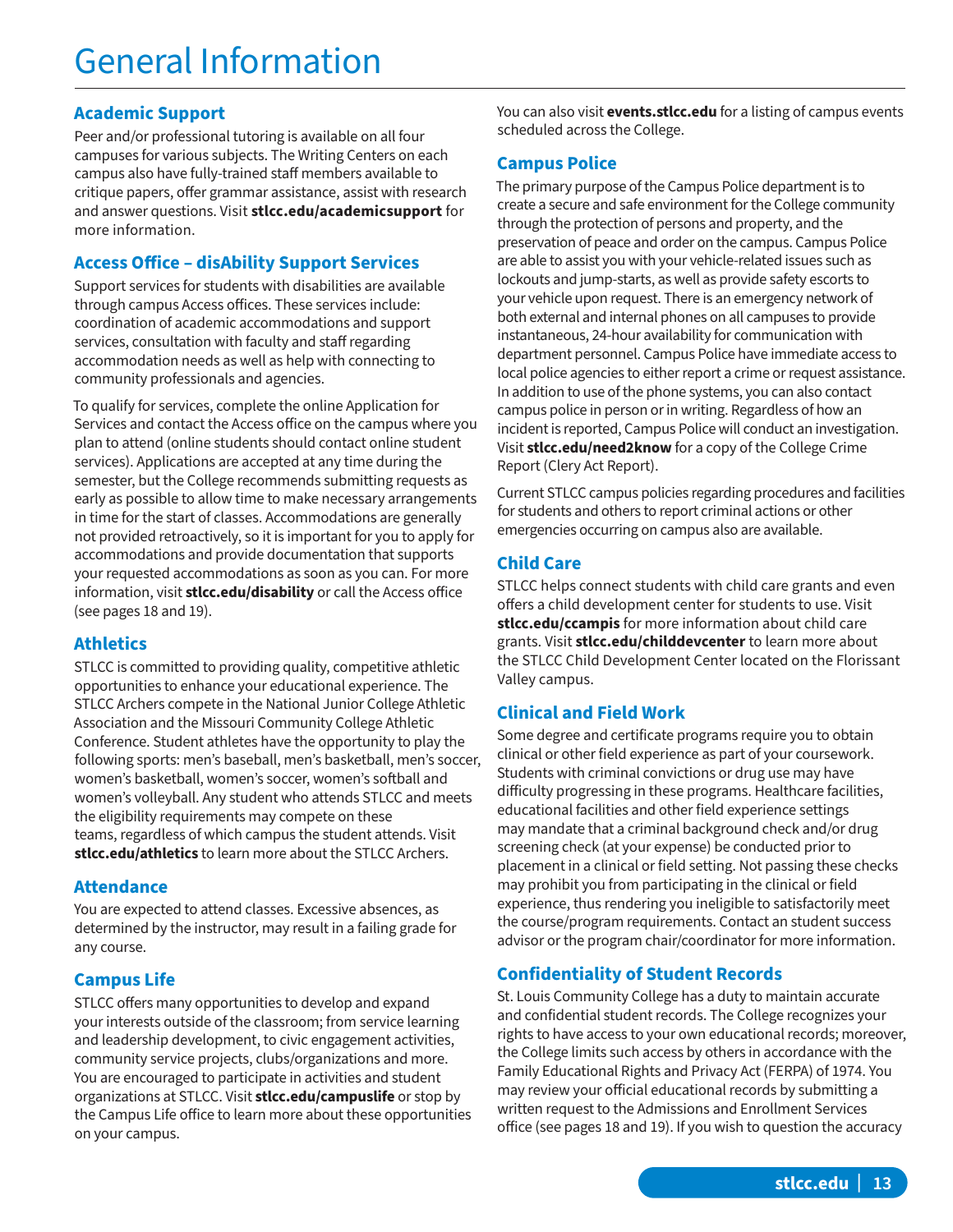# General Information

or appropriateness of your records, contact the Admissions and Enrollment Services office. With certain exceptions, records cannot be released without prior consent. If you do not want directory information released, you may complete the **Request to Prevent Disclosure of Directory Information** through

Banner Self-Service.

Visit **stlcc.edu/need2know** for more information.

### **Counseling**

A staff of well-qualified counselors can assist you in dealing with issues that may come up while attending college. Counselors are available by appointment or as needed for a crisis situation. All services are free to STLCC students.

### **Counselors can help you:**

- Balance the roles of student, parent, spouse and/or employee.
- Manage stress and test anxieties.
- Resolve personal problems or issues that may be getting in the way of college success.

Visit **stlcc.edu/counseling** for more information

### **Credit Transfer Policy**

### **To transfer courses to St. Louis Community College:**

- Request official transcripts of previously earned credit from all colleges and universities attended be sent directly to the Registrar's office (5600 Oakland Ave, St. Louis, 63110). Hand-carried or faxed copies will not be accepted. You will be notified via your my.stlcc.edu student email when your transcript evaluation is complete. This process is required for all degree-seeking students.
- Transfer credit is not given for courses that are below 100-level; however, completion of such courses may serve as fulfillment of prerequisites for other courses. You should consult with the Academic Advising office for clarification.
- A transfer student may invoke the transfer appeals process to challenge an institutional decision on the acceptance of credits from regionally accredited Missouri public colleges and universities. Contact the Registrar's office for more information.

### **To transfer courses to another institution:**

- If you plan to transfer credits to another college or university, you should contact the college or university prior to enrollment. Course transferability is determined by the accepting institution. Visit stlcc.edu/transferguides for more information.
- Please refer to the transcripts section for information on how to have your STLCC transcripts mailed.

### **Graduation Applications**

If you meet all graduation requirements for your declared major, the Registrar's office will notify you by email the first week of the term in which you will complete your degree requirements. Otherwise, you may complete the Application for Graduation

form (available at stlcc.edu/gradprep). Submit the application to the districtwide Registrar's office by the priority deadline:

### **Summer Graduation - June 20, 2021 Fall Graduation - October 1, 2021 Spring Graduation - March 1, 2022**

Applications received after the priority deadline will be processed, however, it is possible that your name may not be printed in the official commencement program. Visit **stlcc.edu/ gradprep** for more information about graduation requirements.

### **Non-Credit Courses**

Non-credit courses are offered through Continuing Education and are listed in a separate schedule Visit **stlcc.edu/ceschedule** to learn more.

If you are interested in upgrading your skills to advance your career, start your own business, develop a new hobby or simply learn something new, contact the Continuing Education office. Visit **stlcc.edu/ce** for more information.

### **Parking**

Parking tags are required on all vehicles using campus parking facilities. Parking tags are available in the Campus Life office at Florissant Valley, Forest Park and Meramec, and the Student Services office at Wildwood. Parking tags are permanent and are to be kept from one semester to another. Accessible parking is available for students with physical disabilities who have state parking authorization. Students should park in student designated parking areas.

### **Service Learning**

Service Learning/Civic Engagement is a teaching and learning method of action and reflection that connects your academic study with problem-solving experiences in local community settings using the community as a textbook. If you are interested in learning more about the program, visit **stlcc. edu/servicelearning** contact the Service Learning/Civic Engagement coordinator on your campus.

### **Sexual Assault, Harassment, Relationship Violence and Stalking**

St. Louis Community College is committed to the safety and well-being of all students, and has no tolerance for sexual harassment, sexual assault, relationship violence or stalking. Complaints about these matters will be responded to promptly and equitably.

If you have been a victim or witness behavior of this kind, please report it immediately online or by contacting the Title IX Investigator on your campus. Campus Police are available to intervene if there are threats to individual or community safety. The College can provide support and take steps to prevent future occurrences. New students must complete online training - Preventing Sexual Misconduct at STLCC, which can be accessed through Blackboard. Visit **stlcc.edu/titleix** to learn more.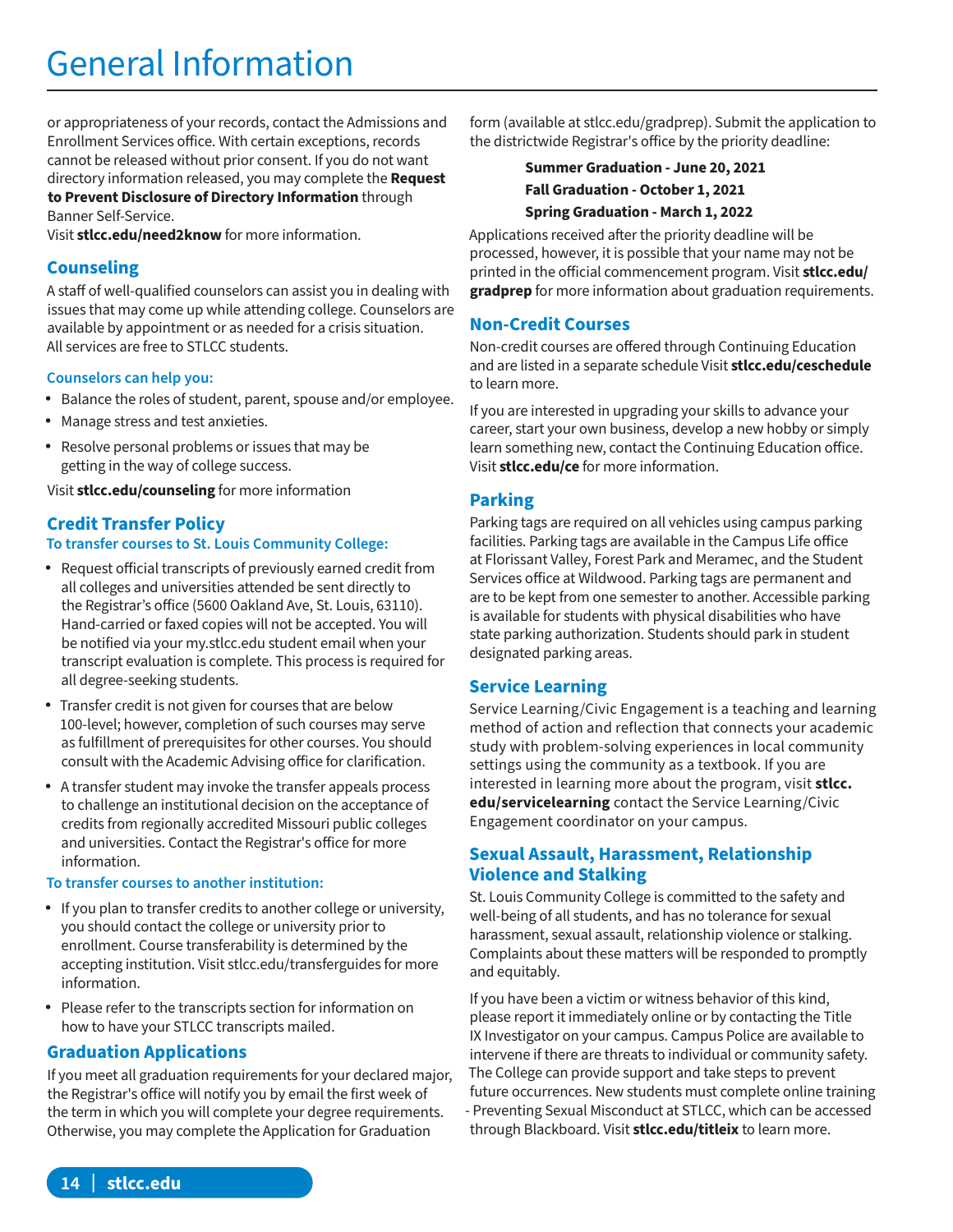### **Student Rights and Responsibilities-Student Conduct and More**

Upon enrolling in the College, you assume an obligation to conduct yourself in a manner compatible with the College's function as an educational institution, and to obey the laws enacted by federal, state and local governments. If you neglect or ignore this obligation, the College must, in the interest of fulfilling its function, institute appropriate disciplinary action. Visit **stlcc.edu/conduct** for more information on the Student Rights, Responsibilities and the student conduct process.

### **Tobacco-Free Policy**

The College is committed to providing an environment that is safe and healthy. Use of tobacco products, illegal substances and all forms of electronic smoking devices are prohibited on all College property and in all College vehicles. There are no designated smoking areas within the property boundary. Violators may receive disciplinary action.

### **Transcripts**

Visit **stlcc.edu/registrar** to request transcripts

A fee is charged for each transcript requested. An additional fee may be required for expedited requests. Unofficial transcripts are available through Banner Self-Service (current students only) and in person at an Admissions and Enrollment Services office or Academic Advising office.

### **Unattended Children**

You are not permitted to bring children to class; nor should children be left unattended in the halls, offices, library, Student Center or outside on campus property. The College reserves the right to protect the safety and welfare of unattended children and will institute appropriate action.

### **U-Pass**

All credit-seeking students at St. Louis Community College are eligible for an Universal Pass (U-Pass) to ride the MetroBus and MetroLink. The U-Pass is valid throughout the semester. You must be a currently enrolled credit student taking at least one credit hour to be eligible for U-Pass. U-Pass is paid through your College activity fee and is available at no extra cost. Visit **stlcc.edu/u-pass** for more information.

### **Veterans' Education Benefits**

If you wish to use eligible veterans education benefits, you must contact the Veterans School Certifying Official on your campus. If you use veterans education benefits, you must have degreeseeking student status and must declare a program of study. Visit **stlcc.edu/veterans** for more information.

# **STLCC Alerts**

St. Louis Community College shares important information regarding campus emergencies, closures, delays and cancellations via email, text, and/or text-to-voice messaging.

All STLCC employees and credit students are automatically set up to receive STLCC Alerts.

You are encouraged to verify your phone numbers and manage your text and text-to-voice preferences in Banner Self-Service. Parents and community members are also welcome to sign up for STLCC Alerts. Visit **stlcc.edu/alerts** for details.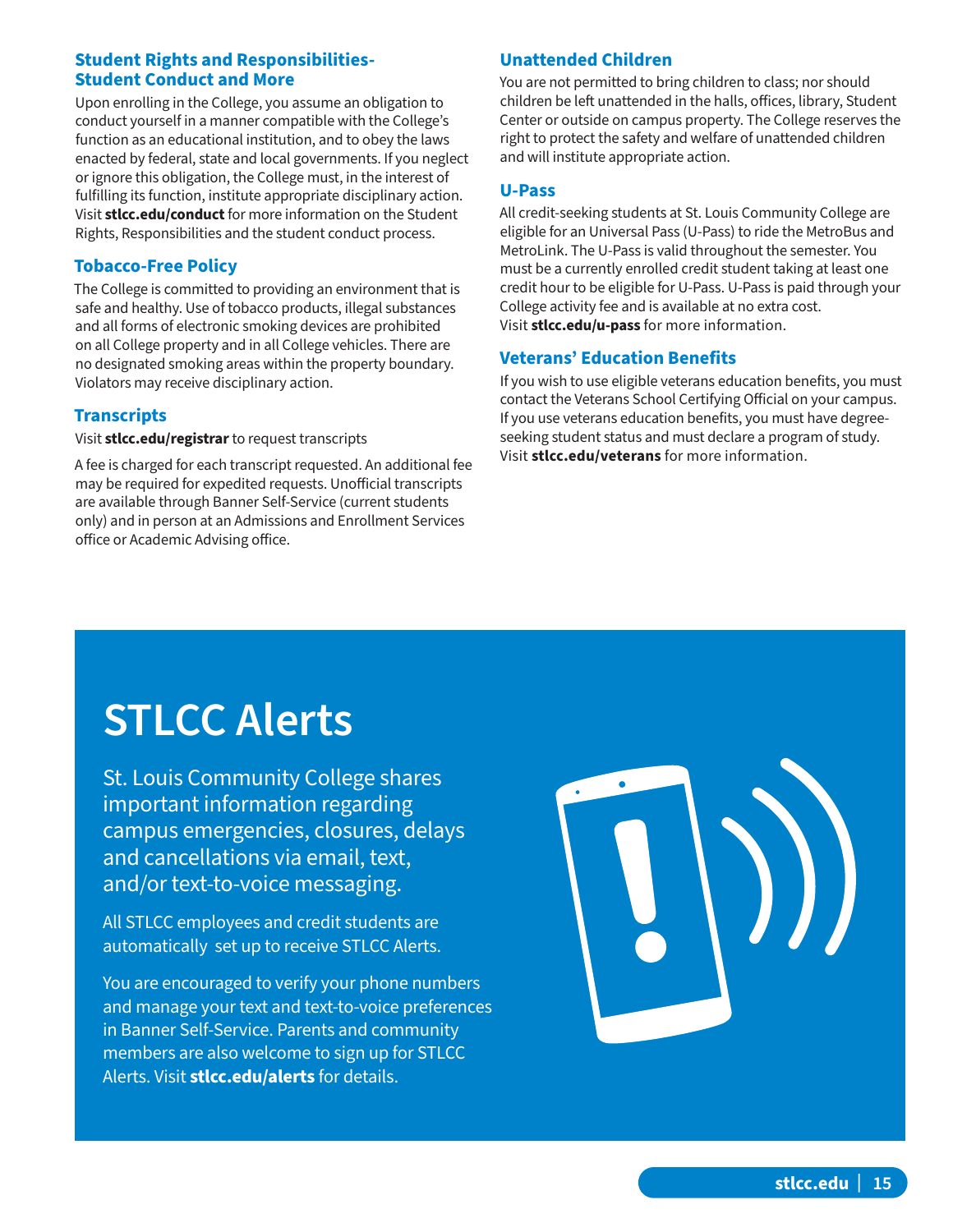# St. Louis Community College Programs of Study

### **General Transfer Studies – program designed for students who plan to transfer to a four-year institution**

#### **Missouri General Education Requirement (CORE 42) – 42 credit hours**

Students who complete this block will have satisfied all general education requirements for all Missouri public colleges and many private colleges.

#### **Associate in Arts (AA) – 60 credit hours**

Missouri General Education Requirement 42 credit hour block plus 18 additional credit hours. Students pursuing this degree should work with student success advisors at both STLCC and their destination four-year institution to select transferable courses.

#### **Arts and Communications**

| <b>Deaf Communication Studies:</b>    |
|---------------------------------------|
| American Sign Language CS             |
| <b>Interpreter Education AAS</b>      |
| Digital Photography CS                |
| General Fine Arts AFA                 |
| <b>Graphic Communications AAS AFA</b> |
| Interior Design AAS                   |
| Interior Design Professional CS       |
| Kitchen and Bath Design CP            |
| Photography AFA                       |

### **Business, Management and Technology**

| <b>Accounting AAS CP</b>                 |
|------------------------------------------|
| Baking and Pastry Arts AAS               |
| Business Administration AA** AAS CP CS   |
| CISCO Networking Academy: CCNA CS        |
| <b>Computer Accounting Technology CS</b> |
| <b>Computer Applications CS</b>          |
| <b>Culinary Arts AAS</b>                 |
| <b>Cybersecurity AAS CP</b>              |
| Database Developer CP                    |
| <b>Health Information Technology AAS</b> |
| <b>Hospitality Management AAS</b>        |
| IT Help Desk/End User Support CS         |
| Medical Billing and Coding CP            |
| Network Engineering AAS CP               |
| Network Security CP                      |
| <b>Office Information Systems AAS</b>    |
| Software Developer AAS                   |
| Web Developer CS                         |

### **Engineering and Industrial Technologies and Trades**

| Automotive Technology AAS CP CS              |
|----------------------------------------------|
| <b>Biomedical Electronics Technology CS</b>  |
| Computer Aided Design CS                     |
| <b>Computer Integrated Manufacturing AAS</b> |
| Diesel Technology AAS CP CS                  |
| Electrical/Electronic Engineering            |
| <b>Technology AAS</b>                        |
| <b>Engineering Science AS</b>                |
| <b>Precision Machining Technology CS</b>     |
| Robotics and Automation CS                   |
| Skilled Trades Industrial                    |
| Occupations Technology AAS CS                |

### **Health Sciences**

Clinical Laboratory Technology AAS\* Dental Assisting CP\* Dental Hygiene AAS\* Diagnostic Medical Sonography CP\* Emergency Medical Technology CS\* Nursing AAS\* Occupational Therapy Assistant AAS\* Paramedic Technology AAS CP\* Physical Therapist Assistant AAS\* Radiologic Technology AAS\* Respiratory Care AAS\* Surgical Technology AAS\* CP

### **Human Studies**

| <b>Addictions Study CS</b>               |
|------------------------------------------|
| Behavioral Health Support AAS*           |
| <b>Child and Family Development AAS</b>  |
| Criminal Justice: Law Enforcement AAS CP |
| Early Care and Education CP              |
| Funeral Directing CS*                    |
| Funeral Service Education AAS*           |
| <b>Human Services AAS</b>                |
| Legal Studies for the Paralegal AAS CP   |
| <b>Teaching AAT</b>                      |
|                                          |

### **Science and Science Technology**

Biotechnology AAS CS Horticulture AAS CP

### Life Science Laboratory Assistant CS

#### **Degree and Certificate Abbreviations:**

| AA – Associate in Arts Degree |  |
|-------------------------------|--|
|                               |  |

- **AFA Associate in Fine Arts Degree**
- **AAS Associate in Applied Science Degree**
- **AS Associate in Science Degree**
- **AAT Associate of Arts in Teaching Degree**
- **CP Certificate of Proficiency**
- **CS Certificate of Specialization**

Students can declare program majors and take general education requirements at any campus. However, program-specific courses must be taken at the campus where the program is being offered.

Visit **stlcc.edu/programs** to view current programs and locations.

#### **\*\*Degree offering begins fall 2020**

#### **\*Selective Admissions Program**

Students applying for a Selective Admissions Program with selective admissions criteria may be required to take additional tests for admission purposes and/or meet certain requirements to be admitted to the program. Visit **stlcc.edu/selectiveadmissions** for more information.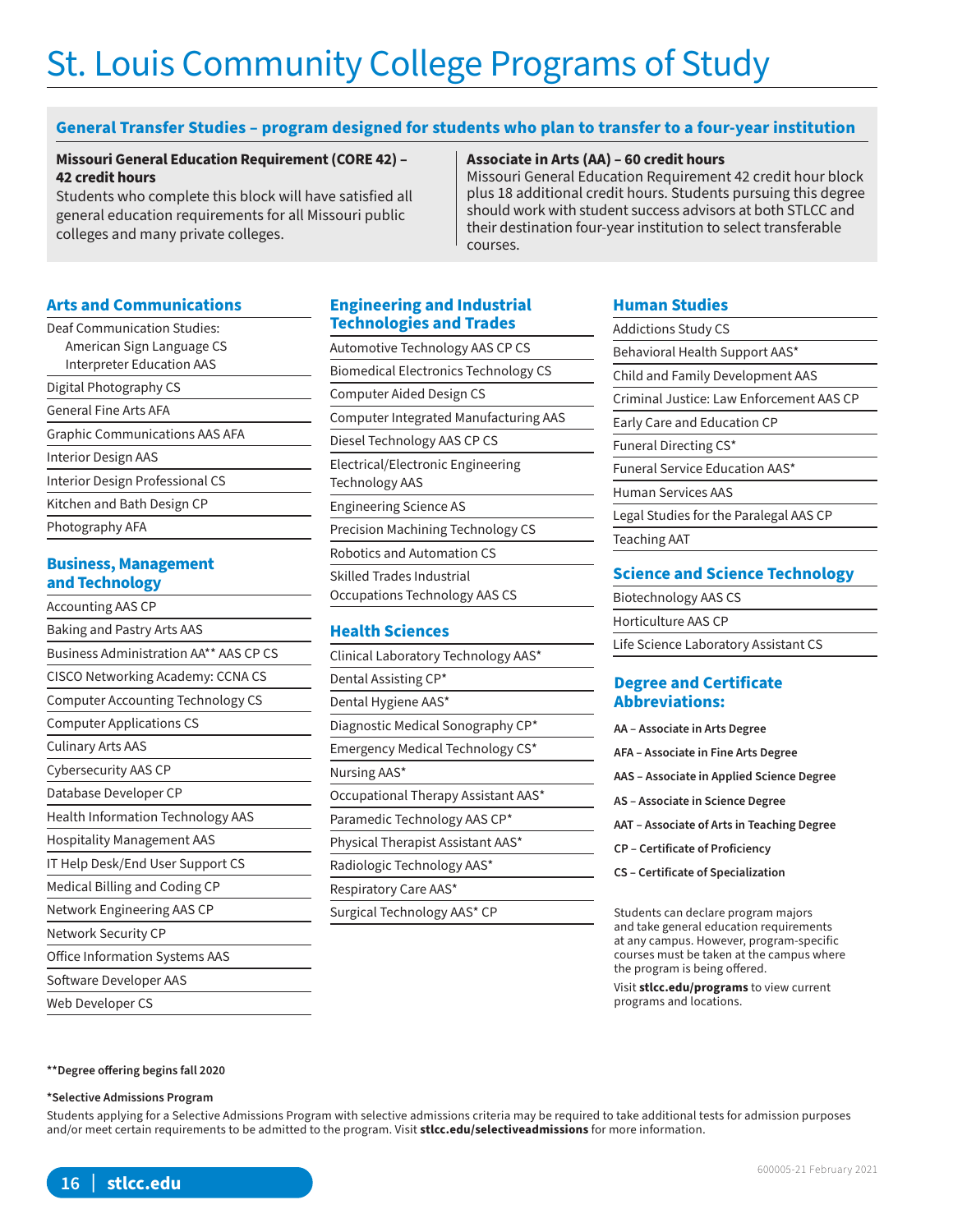## Personal Development Plan

**Use this personal development plan to create, follow and make progress at STLCC. You are encouraged to complete your plan during your first semester. Review your plan regularly to ensure that you are on track to achieve your educational goals.**

**If you need assistance during your studies, connect with STLCC's support network. Refer to pages 18-19 for contact information.**

**What is my goal?**

**Why do I want to do it?**

**When will I achieve it?**

**How will I do it?**

**How will I measure my success?**

| What am I good at?                    | What would I like to be better at?        |
|---------------------------------------|-------------------------------------------|
| What would I like to know more about? | What kind of skills I would like to have? |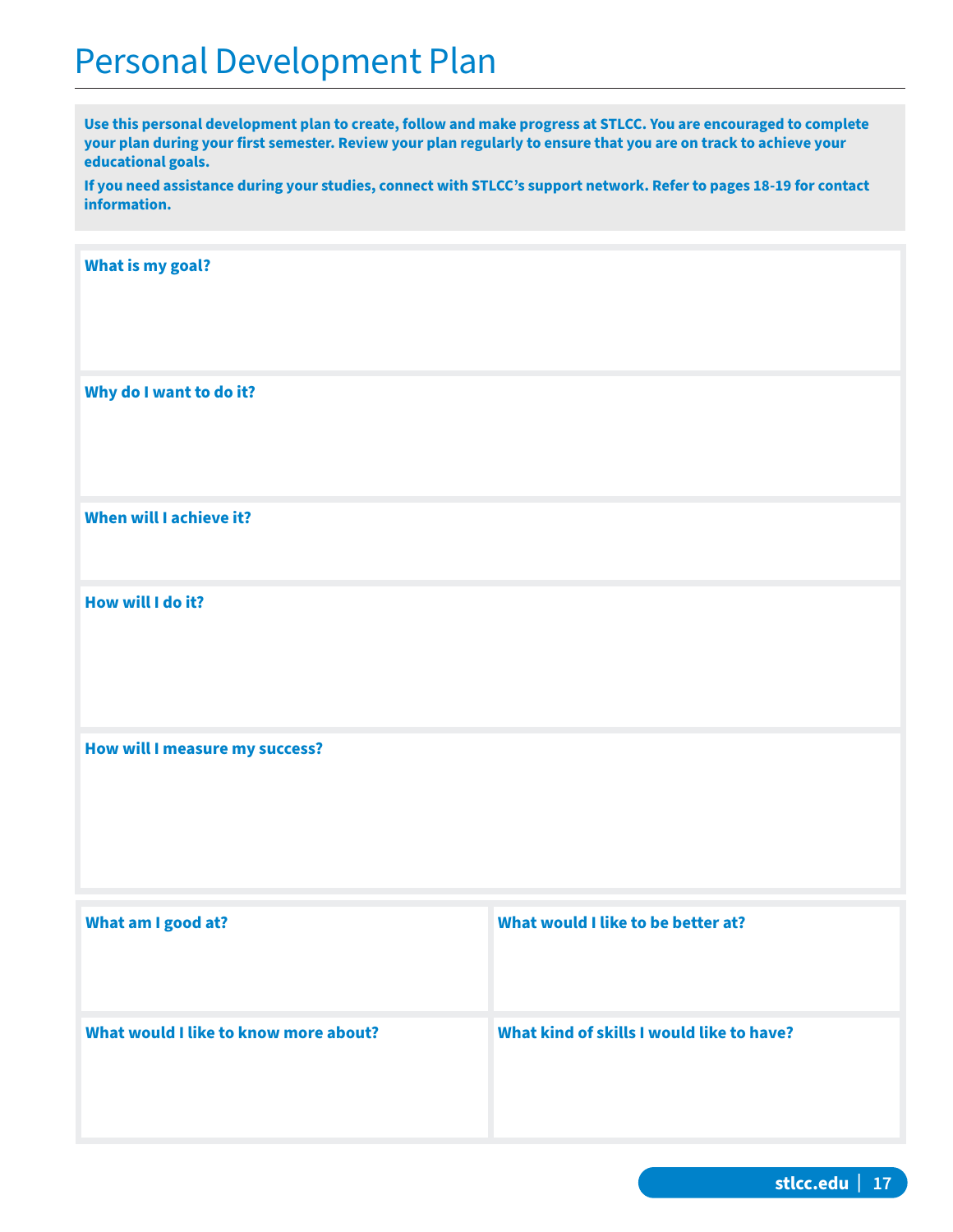**Contact Information \*** *Disclaimer: hours maybe effected due to COVID-19 and may change.* **\***

|                                                                                     | <b>Florissant Valley</b>                                                                                                         | <b>Forest Park</b>                                                                                                                         | <b>Harrison Education Center</b>                                                                                     |
|-------------------------------------------------------------------------------------|----------------------------------------------------------------------------------------------------------------------------------|--------------------------------------------------------------------------------------------------------------------------------------------|----------------------------------------------------------------------------------------------------------------------|
| Access Office,<br>disAbility Support Services<br>stlcc.edu/disability               | 314-513-4551<br>Upper Level, Student Center<br>Mon-Thu 8 am - 4:30 pm<br>Fri 9 am - 4:30 pm<br>Evenings available by appointment | 314-644-9039<br>$G-223$<br>Mon-Tue 8 am - 7 pm<br>Wed-Thu 8 am - 4:30 pm<br>Fri 9 am - 4:30 pm                                             | 314-763-6000<br><b>Reception Desk</b><br>Mon-Thu $8$ am $-5$ pm<br>Fri 9 am - 4:30 pm                                |
| <b>Academic Advising</b><br>stlcc.edu/advising                                      | 314-513-4256<br>1st Floor, Administration<br>Mon-Thu 8 am - 7 pm<br>Fri 9 am - 4:30 pm                                           | 314-644-9251<br>SC-200<br>Mon-Thu $8$ am $-7$ pm<br>Fri 9 am - 4:30 pm                                                                     | 314-763-6000<br><b>Reception Desk</b><br>Mon-Thu 8 am - 5 pm<br>Fri 9 am - 4:30 pm                                   |
| <b>Academic Support Center</b><br>stlcc.edu/academicsupport                         | 314-513-4210<br>$IR-113$                                                                                                         | 314-644-9270<br>Forest Park Library                                                                                                        | 314-763-6000                                                                                                         |
| <b>Admissions and</b><br><b>Enrollment Services</b><br>stlcc.edu/enrollmentservices | 314-539-5005<br>1st Floor, Administration<br>Mon-Thu 8 am - 7 pm<br>Fri 9 am - 4:30 pm                                           | 314-539-5005<br>SC-100<br>Mon-Thu $8$ am $-7$ pm<br>Fri 9 am - 4:30 pm                                                                     | 314-539-5005<br><b>Reception Desk</b><br>Mon-Thu $8$ am $-5$ pm<br>Fri 9 am - 4:30 pm                                |
| <b>Bookstore</b><br>stlcc.edu/bookstores                                            | 314-513-4304<br>Lower Level, Student Center<br>Mon-Thu 7:30 am - 7 pm<br>Fri 7:30 am - 2 pm                                      | 314-951-9893<br>$SC-113$<br>Mon-Thu $8$ am $-7$ pm<br>Fri $8$ am $-2$ pm                                                                   | 314-763-6040<br>Mon-Thu $8$ am $-2$ pm                                                                               |
| <b>Career Development</b><br>stlcc.edu/careerdevelopment                            | 314-513-4534<br>1st Floor, Administration<br>Mon-Thu $8$ am $-$ 4:30 pm<br>Fri $9$ am $-$ 4:30 pm                                | 314-644-9225<br>SC-227<br>Mon-Thu $8$ am $-$ 4:30 pm<br>Fri 9 am - 4:30 pm                                                                 | 314-763-6000<br>Call for appointment                                                                                 |
| <b>Campus Life</b><br>stlcc.edu/campuslife                                          | 314-513-4294<br>Upper Level, Student Center<br>Mon-Thu $8$ am $-7$ pm<br>Fri 9 am - 4:30 pm                                      | 314-644-9138<br>SC-101A<br>Mon-Thu 8 am - 7 pm<br>Fri 9 am - 4:30 pm                                                                       | 314-644-9138<br>Forest Park, SC-101A<br>Mon-Thu $8$ am $-7$ pm<br>Fri 9 am - 4:30 pm                                 |
| <b>Cashier's Office</b><br>stlcc.edu/cashier                                        | 314-513-4520<br>2nd Floor, Administration<br>Mon-Fri 8 am - 4:30 pm                                                              | 314-644-9738<br>SC-119<br>Mon-Thu $8$ am $-5$ pm<br>Fri $8$ am $-4$ pm                                                                     | 314-763-6010<br><b>Reception Desk</b><br>Mon-Fri 9 am - 4 pm                                                         |
| Counseling<br>stlcc.edu/counseling                                                  | 314-513-4252<br>Upper Level, Student Center<br>Mon-Tue 8 am - 7pm,<br>Wed $8$ am $-5$ pm, Fri $8$ am $-4$ pm                     | 314-644-9251<br>SC-200<br>Mon-Tue 8 am - 7pm,<br>Wed 8 am $-5$ pm, Fri 8 am $-4$ pm                                                        | 314-763-6015<br><b>Reception Desk</b><br>Call for appointment                                                        |
| <b>Financial Aid</b><br>stlcc.edu/financialaid                                      | 314-513-4231<br>2nd Floor, Administration<br>Mon-Thu $8$ am $-7$ pm<br>Fri 9 am - 4:30 pm                                        | 314-644-9979<br>SC-108<br>Mon-Thu $8$ am $-7$ pm<br>Fri 9 am - 4:30 pm                                                                     | 314-763-6011<br><b>Reception Desk</b><br>Mon-Thu $8$ am $-5$ pm<br>Fri 9 am - 4:30 pm                                |
| <b>Online College</b><br>stlcc.edu/online                                           | online@stlcc.edu<br>314-539-5037                                                                                                 | online@stlcc.edu<br>314-539-5037                                                                                                           | online@stlcc.edu<br>314-539-5037                                                                                     |
| Registrar's Office<br>stlcc.edu/transcript                                          | 314-539-5159<br>Mon-Fri $8$ am $-$ 4 pm                                                                                          | 314-539-5159<br>Mon-Fri $8$ am $-4$ pm<br>Order transcripts at stlcc.edu/transcript or in person at 5600 Oakland Ave., St. Louis, MO 63110 | 314-539-5159<br>Mon-Fri 8 am – 4 pm                                                                                  |
| <b>Student Assistance Program</b><br>stlcc.edu/sap                                  | 314-513-4565<br>SC 257<br>Mon-Thu $8$ am $-$ 4:30 pm<br>Fri 9 am - 4:30 pm                                                       | 314-644-9027<br>SC 215<br>Mon-Thu $8$ am $-$ 4:30 pm<br>Fri 9 am - 4:30 pm                                                                 | 314-644-9027<br>(FP) SC 213 & 215<br>Mon-Thu $8$ am $-$ 4:30 pm<br>Fri 9 am – 4:30 pm                                |
| <b>Testing Centers</b><br>stlcc.edu/testingcenters                                  | 314-513-4292<br>1st Floor, Administration<br>Mon-Thu $8$ am $-7$ pm<br>Fri 9 am $-4:30$ pm                                       | 314-644-9233 / G-229<br>Mon-Thu $8$ am $-7$ pm<br>Fri 9 am $-4:30$ pm                                                                      | 314-763-6000<br><b>Reception Desk</b><br>Mon-Thu $8$ am $-5$ pm<br>Fri 9 am - 4:30 pm                                |
| <b>Veterans Services</b><br>stlcc.edu/veterans                                      | 314-513-4247<br>1st Floor, Administration<br>Mon-Thu $8$ am $-$ 4:30 pm<br>Fri 9 am - 4:30 pm                                    | 314-644-9104<br><b>SC-100A</b><br>Mon 10:30 am - 7 pm<br>Tue-Thu $8$ am $-$ 4:30 pm<br>$\Gamma r$ i 0 am $\Lambda$ :20 am                  | 314-644-9104<br>(FP) SC-100A<br>Mon 10:30 am - 7 pm<br>Tue-Fri 8 am - 4:30 pm<br>$\Gamma r$ i 0 am $\Lambda$ : 30 am |

Fri 9 am – 4:30 pm

Fri 9 am – 4:30 pm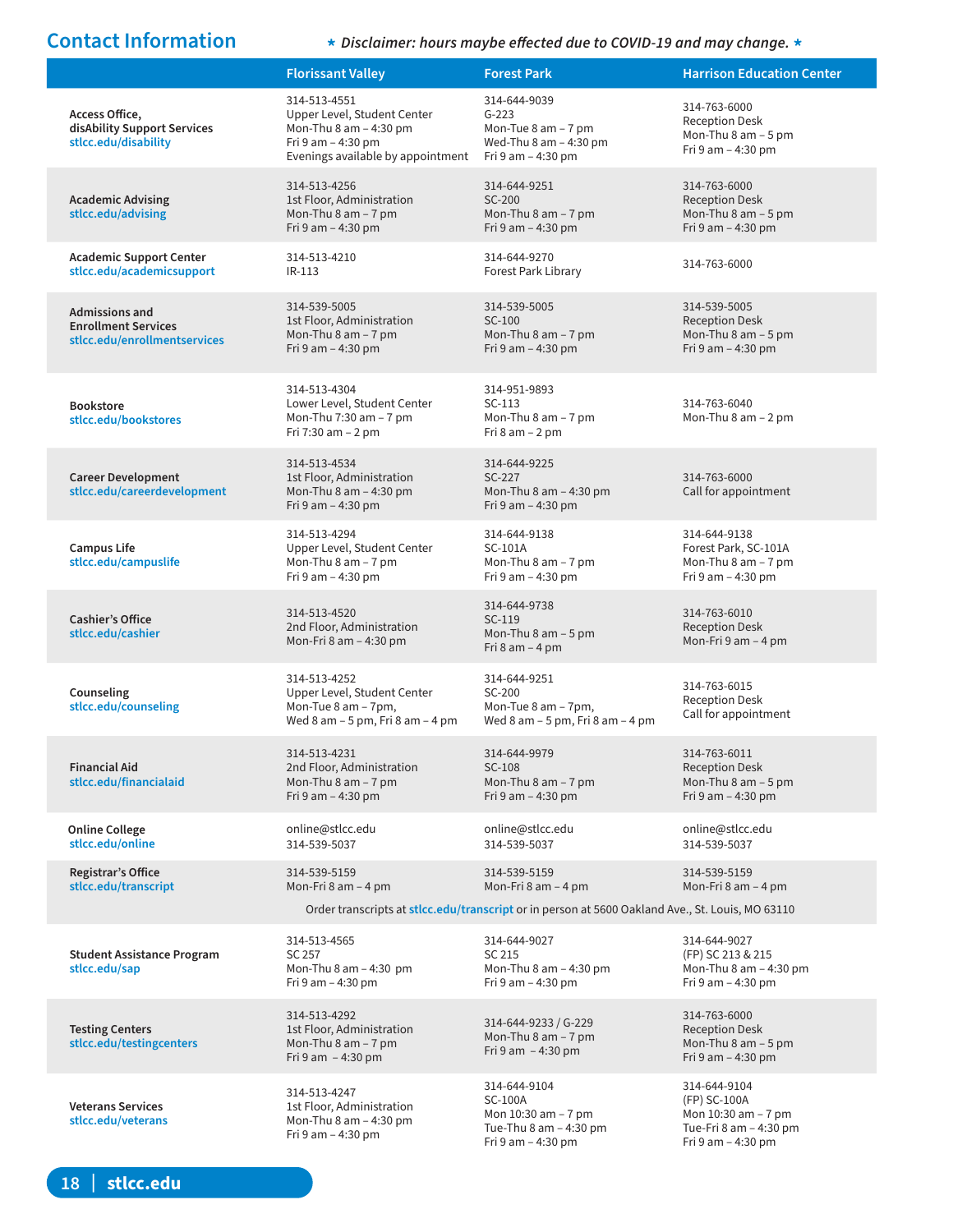### **Contact Information \*** *Disclaimer: hours maybe effected due to COVID-19 and may change.* **\***

|                                                                                                 | <b>Meramec</b>                                                                                                      | <b>Wildwood</b>                                                                                                                         | <b>South County</b>                                                                                |
|-------------------------------------------------------------------------------------------------|---------------------------------------------------------------------------------------------------------------------|-----------------------------------------------------------------------------------------------------------------------------------------|----------------------------------------------------------------------------------------------------|
| Access Office,<br>disAbility Support Services<br>stlcc.edu/disability                           | 314-984-7673<br>1st Floor, Clark Hall (Administration)<br>Mon-Thu $8$ am $-7$ pm<br>Fri 9 am - 4:30 pm              | 636-422-2000<br><b>Student Services Center</b><br>Mon-Thu $8$ am $-7$ pm<br>Fri 9 am - 4:30 pm                                          | 314-984-7200<br>Mon, Wed, Thu $8$ am $-$ 4:30 pm<br>Tue $11$ am $-7$ pm<br>Fri 9 am - 4:30 pm      |
| <b>Academic Advising</b><br>stlcc.edu/advising                                                  | 314-984-7575<br>2nd Floor, Clark Hall (Administration)<br>Mon-Thu $8$ am $-7$ pm<br>Fri 9 am - 4:30 pm              | 636-422-2000<br><b>Student Services Center</b><br>Mon-Thu $8$ am $-7$ pm<br>Fri 9 am - 4:30 pm                                          | 314-984-7200<br>Mon and Tue $8$ am $-7$ pm<br>Wed-Thu $8$ am $-$ 4:30 pm<br>Fri $9$ am $-$ 4:30 pm |
| <b>Academic Support Center</b><br>stlcc.edu/academicsupport                                     | 314-984-7877<br>2nd Floor, Meramec Library                                                                          | 636-422-2000<br>Room 105                                                                                                                | 314-984-6758                                                                                       |
| <b>Admissions and</b><br><b>Enrollment Services</b><br>stlcc.edu/enrollmentservices             | 314-539-5005<br>1st Floor, Clark Hall (Administration)<br>Mon-Thu $8$ am $-7$ pm<br>Fri 9 am $-$ 4:30 pm            | 314-539-5005<br><b>Student Services Center</b><br>Mon-Thu $8$ am $-7$ pm<br>Fri 9 am $-$ 4:30 pm                                        | 314-539-5005<br>Mon-Thu $8$ am $-7$ pm<br>Fri $9$ am $-$ 4:30 pm                                   |
| <b>Bookstore</b><br>Call for extended hours<br>during peak registration<br>stlcc.edu/bookstores | 314-984-7660<br>1st Floor, Student Center<br>Mon-Thu 8 am-7 pm<br>Fri 8 am-2 pm                                     | 636-422-2030<br>1st Floor, 108<br>Mon-Thu 7:30 am-7 pm<br>Fri 7:30 am-2 pm                                                              | 314-984-7229<br>Mon-Thu 8 am-2 pm                                                                  |
| <b>Career Development</b><br>stlcc.edu/careerdevelopment                                        | 314-984-7611<br>2nd Floor, Clark Hall (Administration)<br>Mon-Thu 8 am - 4:30 pm<br>Fri 9 am - 4:30 pm              | 636-422-2000<br>Call for appointment                                                                                                    | 314-984-7200<br>Call for appointment                                                               |
| <b>Campus Life</b><br>stlcc.edu/campuslife                                                      | 314-984-7641<br>Student Center 221<br>Mon-Tue $8$ am $-7$ pm,<br>Wed 8 am $-5$ pm, Fri 8 am $-4$ pm                 | 636-422-2000<br><b>Student Services Center</b><br>Mon-Thu $8$ am $-7$ pm<br>Fri 9 am - 4:30 pm                                          | 314-984-7200<br>Mon-Thu $8$ am $-7$ pm<br>Fri 9 am - 4:30 pm                                       |
| <b>Cashier's Office</b><br>stlcc.edu/cashier                                                    | 314-984-7736<br>1st Floor, Clark Hall (Administration)<br>Mon-Thu $8$ am $-5$ pm<br>Fri 8 am - 4:30 pm              | 636-422-2000<br><b>Student Services Center</b><br>Mon-Thu $8$ am $-7$ pm<br>Fri $9$ am $-$ 4 pm                                         | 314-984-7200<br>Mon-Thu $8$ am $-7$ pm<br>Fri 9 am - 4:30 pm                                       |
| Counseling<br>stlcc.edu/counseling                                                              | 314-984-7423<br>2nd Floor, Clark Hall (Administration)<br>Mon-Tue 8 am - 7pm,<br>Wed 8 am $-5$ pm, Fri 8 am $-4$ pm | 636-422-2000<br><b>Student Services Center</b><br>Mon, Tue, & Thu 8am - 4 pm,<br>Wed 12 - 7 pm, Fri 8 am - 12 pm                        | 314-984-7575<br>Call for appointment                                                               |
| <b>Financial Aid</b><br>stlcc.edu/financialaid                                                  | 314-984-7650<br>1st Floor, Clark Hall (Administration)<br>Mon-Thu $8$ am $-7$ pm<br>Fri 9 am - 4:30 pm              | 636-422-2000<br><b>Student Services Center</b><br>Mon-Thu $8$ am $-7$ pm<br>Fri 9 am - 4:30 pm                                          | 314-984-7200<br>Mon and Tue $8$ am $-7$ pm<br>Wed-Thu $8$ am $-$ 4:30 pm<br>Fri 9 am - 4:30 pm     |
| <b>Online College</b><br>stlcc.edu/online                                                       | online@stlcc.edu<br>314-539-5037                                                                                    | online@stlcc.edu<br>314-539-5037                                                                                                        | online@stlcc.edu<br>314-539-5037                                                                   |
| Registrar's Office<br>stlcc.edu/transcript                                                      | 314-539-5159<br>Mon-Fri $8$ am $-$ 4 pm                                                                             | 314-539-5159<br>Mon-Fri 8 am - 4 pm<br>Order transcripts at stlcc.edu/transcript or in person at 5600 Oakland Ave., St. Louis, MO 63110 | 314-539-5159<br>Mon-Fri $8$ am $-$ 4 pm                                                            |
| <b>Student Assistance Program</b><br>stlcc.edu/sap                                              | 314-984-7877<br>1st Floor, Clark Hall (Administration)<br>Mon-Thu 8 am - 4:30 pm<br>Fri 9 am - 4:30 pm              | 636-422-2011<br>Call for appointment                                                                                                    | 314-984-6758<br><b>Student Services 108</b><br>Mon-Thu $8$ am $-$ 4:30 pm<br>Fri 9 am - 4:30 pm    |
| <b>Testing Centers</b><br>stlcc.edu/testingcenters                                              | 314-984-7596<br><b>Communications North 122</b><br>Mon-Thu $8$ am $-7$ pm<br>Fri 9 am $-4:30$ pm                    | 636-422-2000<br><b>Student Services Center</b><br>Mon-Thu $8$ am $-7$ pm<br>Fri 9 am $-4:30$ pm                                         | 314-984-7200<br>Mon-Thu $8$ am $-7$ pm<br>Fri 9 am - 4:30 pm                                       |
| <b>Veterans Services</b><br>stlcc.edu/veterans                                                  | 314-984-7664<br>Room SC 196, Student Center<br>Mon-Thu 8 am - 4:30 pm<br>Fri 9 am - 4:30 pm                         | 636-422-2000<br><b>Student Services Center</b><br>Mon-Thu $7:30$ am $-4$ pm<br>Fri $9$ am $-$ 4 pm                                      | 314-984-7664<br>(MC) Room SC-196<br>Mon-Thu 8 am - 4:30 pm<br>Fri 9 am - 4:30 pm                   |

**stlcc.edu | 19**